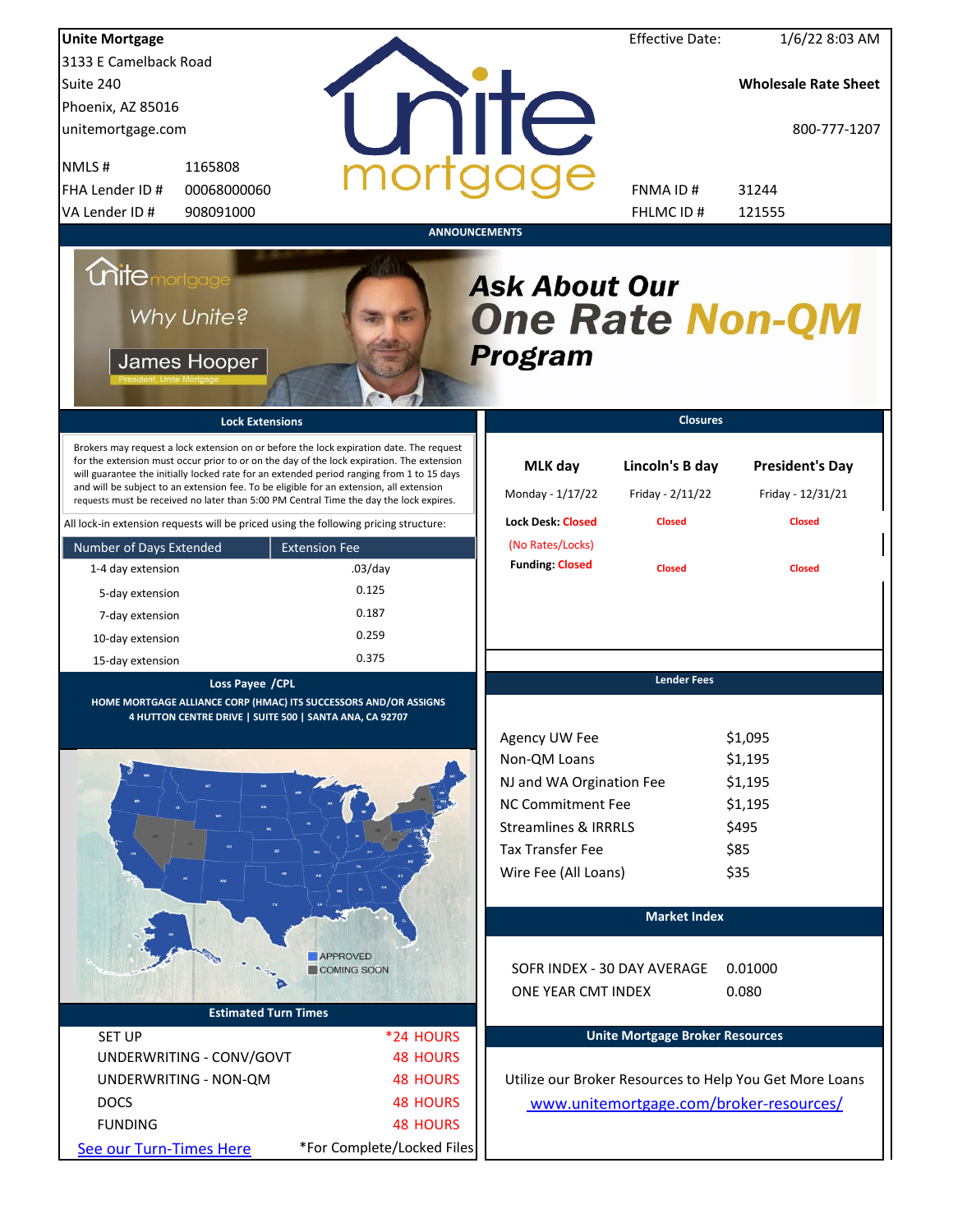

Rates are subject to change without prior notice Not for Public View • For Professional Use Only **Lock Desk**

[locks@unitemtg.com](mailto:locks@unitemtg.com)

File Update: 06-Jan-2022

Effective Date: 6-Jan-2022 **Lock Hours: 9:00 A.M. - 3:00 P.M. PST** Effective: 9:00 AM PST Lock Hours: 9:00 A.M. - 3:00 P.M. PST

# **ONE RATE - DSCR/ Bank Statements**

Price Change Effective: 9:00 AM PST

| <b>25 DAY PRICING</b>       |                 |  |
|-----------------------------|-----------------|--|
| <b>RATE</b>                 | <b>30YR FIX</b> |  |
| 4.375                       |                 |  |
|                             |                 |  |
| <b>24 MO BANK STATEMENT</b> |                 |  |
| <b>25 DAY PRICING</b>       |                 |  |
| <b>RATE</b>                 | <b>30YR FIX</b> |  |
| 4.125                       | 100.0000        |  |

 $\sqrt{ }$ 

| <b>DSCR</b>           |          |                    |                               |                               |  |  |  |  |  |  |
|-----------------------|----------|--------------------|-------------------------------|-------------------------------|--|--|--|--|--|--|
| <b>25 DAY PRICING</b> |          |                    | <b>HIGHLIGHTS</b>             |                               |  |  |  |  |  |  |
| TE.                   | 30YR FIX |                    |                               |                               |  |  |  |  |  |  |
|                       |          | <b>Credit</b>      | $700+$                        | $720+$                        |  |  |  |  |  |  |
| 75                    | 100.0000 | <b>Product</b>     | 30 yr fixed Full Amortization | 30 yr fixed Full Amortization |  |  |  |  |  |  |
|                       |          | <b>Loan Amount</b> | 300,001-1.0MM                 | 300,001-1.0MM                 |  |  |  |  |  |  |
|                       |          | <b>DSCR</b>        | $+1.100$                      | Not Applicable                |  |  |  |  |  |  |
|                       |          |                    | Purchase 70%                  | Purchase 80%                  |  |  |  |  |  |  |
| NK STATEMENT          |          | <b>Purpose</b>     | Rate-Term 70%                 | Rate-Term 80%                 |  |  |  |  |  |  |
| <b>25 DAY PRICING</b> |          |                    | Cash-Out 65%                  | Cash-Out 75%                  |  |  |  |  |  |  |
| TE.                   | 30YR FIX | <b>Occupancy</b>   | Non Owner Occupied            | Owner Occupied                |  |  |  |  |  |  |
|                       |          | <b>ACH</b>         | Required                      | Required                      |  |  |  |  |  |  |
| 25                    | 100.0000 | <b>PPP</b>         | 5 Years                       | None                          |  |  |  |  |  |  |
|                       |          | <b>Reserves</b>    | 12 Month PITIA                | 12 Month PITIA                |  |  |  |  |  |  |
|                       |          | <b>Escrows</b>     | Required                      | Required                      |  |  |  |  |  |  |
|                       |          | <b>Property</b>    | Single Unit only              | Single Unit Only              |  |  |  |  |  |  |

## **No Hits for LLPAs !!!**

# **DSCR PRIME PLUS**

|                   | <b>30 DAY PRICING</b>   |                                                | <b>PRICING ADJUSTMENTS</b> |                                 |                      |          |          |          |          |          |          |
|-------------------|-------------------------|------------------------------------------------|----------------------------|---------------------------------|----------------------|----------|----------|----------|----------|----------|----------|
| <b>RATE</b>       | <b>5/6 ARM</b>          | 30YR FIX                                       |                            |                                 |                      |          |          |          | LTV      |          |          |
| 6.250             | 105.6250                | 105.3750                                       |                            | <b>Documentation</b>            | <b>Credit Score</b>  | 00.01-50 | 50.01-55 | 55.01-60 | 60.01-65 | 65.01-70 | 70.01-75 |
| 6.125             | 105.3750                | 105.1250                                       |                            |                                 | $\geq 780$           | (0.250)  | (0.375)  | (0.500)  | (0.625)  | (0.875)  | (1.125)  |
| 6.000             | 105.1250                | 104.8750                                       |                            |                                 | 760 - 779            | (0.375)  | (0.375)  | (0.625)  | (0.875)  | (1.000)  | (1.375)  |
| 5.875             | 104.8750                | 104.6250                                       |                            |                                 | 740 - 759            | (0.375)  | (0.500)  | (0.750)  | (1.000)  | (1.250)  | (1.625)  |
| 5.750             | 104.6250                | 104.3750                                       |                            | <b>DSCR</b>                     | 720 - 739            | (0.500)  | (0.625)  | (0.875)  | (1.125)  | (1.500)  | (2.000)  |
| 5.625             | 104.3750                | 104.1250                                       |                            |                                 | $700 - 719$          | (0.625)  | (0.750)  | (1.000)  | (1.375)  | (1.875)  | #N/A     |
| 5.500             | 104.1250                | 103.8750                                       |                            |                                 | 680 - 699            | (0.875)  | (1.000)  | (1.250)  | (1.750)  | $\#N/A$  | $\#N/A$  |
| 5.375             | 103.8750                | 103.6250                                       |                            |                                 | $660 - 679$          | (1.375)  | (1.500)  | (1.625)  | (2.250)  | $\#N/A$  | $\#N/A$  |
| 5.250             | 103.6250                | 103.3750                                       |                            |                                 | 5/6 40yr ARM SOFR    | (0.250)  | (0.250)  | (0.250)  | (0.250)  | (0.250)  | (0.250)  |
| 5.125             | 103.3750                | 103.1250                                       |                            | Product                         | 40yr Fixed           | (0.250)  | (0.250)  | (0.250)  | (0.250)  | (0.250)  | (0.250)  |
| 5.000             | 103.1250                | 102.8750                                       |                            |                                 | Interest-Only        | (0.250)  | (0.250)  | (0.375)  | (0.500)  | (0.625)  | (0.750)  |
| 4.875             | 102.8750                | 102.6250                                       |                            |                                 | 150,000-200k         | (0.500)  | (0.500)  | (0.500)  | (0.500)  | (0.500)  | (0.750)  |
| 4.750             | 102.5000                | 102.2500                                       |                            |                                 | 200,001-300k         | 0.000    | 0.000    | 0.000    | 0.000    | (0.250)  | (0.250)  |
| 4.625             | 102.1250                | 101.8750                                       |                            |                                 | 300,001-1.0m         | 0.000    | 0.000    | 0.000    | 0.000    | 0.000    | 0.000    |
| 4.500             | 101.7500                | 101.5000                                       |                            | <b>Loan Amount</b>              | 1,000,001-1.5m       | (0.250)  | (0.250)  | (0.250)  | (0.250)  | (0.250)  | (0.250)  |
| 4.375             | 101.3750                | 101.1250                                       |                            |                                 | 1,500,001-2.0m       | (0.500)  | (0.500)  | (0.500)  | $\#N/A$  | #N/A     | #N/A     |
| 4.250             | 100.8750                | 100.6250                                       |                            |                                 | 2,000,001-2.5m       | (0.750)  | (0.750)  | (0.750)  | $\#N/A$  | $\#N/A$  | #N/A     |
| 4.125             | 100.3750                | 100.1250                                       |                            |                                 | 2,500,001-3.0m       | (0.750)  | (0.750)  | (0.750)  | $\#N/A$  | $\#N/A$  | #N/A     |
|                   |                         |                                                |                            |                                 | $DSCR \geq 1.5$      | 0.250    | 0.250    | 0.250    | 0.250    | 0.250    | 0.250    |
|                   |                         | <b>MAX PRICING</b> (Lower of Price or Premium) |                            | <b>DSCR</b>                     | DSCR 1.25-1.49       | 0.250    | 0.250    | 0.250    | 0.250    | 0.250    | 0.250    |
| No Prepay - Hard  |                         | 100.5000                                       |                            |                                 | DSCR 1.10-1.24       | 0.000    | 0.000    | 0.000    | 0.000    | 0.000    | 0.000    |
| 1yr Prepay - Hard |                         | 100.7500                                       |                            | <b>Purpose</b>                  | Cash-Out             | (0.250)  | (0.375)  | (0.375)  | (0.375)  | #N/A     | #N/A     |
| 2yr Prepay - Hard |                         | 101.0000                                       |                            |                                 | Condo-Warrantable    | (0.250)  | (0.250)  | (0.250)  | (0.250)  | (0.500)  | (0.500)  |
| 3yr Prepay - Hard |                         | 101.2500                                       |                            | <b>Property Type</b>            | Condo-NonWarrantable | (0.500)  | (0.500)  | (0.500)  | (0.500)  | #N/A     | #N/A     |
| 4yr Prepay - Hard |                         | 101.5000                                       |                            |                                 | 2-4 Unit             | (0.250)  | (0.250)  | (0.250)  | (0.250)  | $\#N/A$  | $\#N/A$  |
| 5yr Prepay - Hard |                         | 101.7500                                       |                            | <b>Credit / Housing History</b> | 1x30x12              | (0.750)  | (0.750)  | (0.750)  | (0.750)  | (0.750)  | (0.750)  |
|                   |                         |                                                |                            |                                 | <b>ACH</b>           | 0.125    | 0.125    | 0.125    | 0.125    | 0.125    | 0.125    |
|                   | <b>ARM MARGIN</b>       |                                                |                            | <b>Other Miscellaneous</b>      | No Escrows (No HPML) | (0.150)  | (0.150)  | (0.150)  | (0.150)  | (0.150)  | (0.150)  |
|                   | 5.000                   | <b>SOFR</b>                                    |                            |                                 | No Prepay            | (1.500)  | (1.500)  | (1.500)  | (1.500)  | (1.500)  | (1.500)  |
|                   |                         |                                                |                            |                                 | 1yr Prepay           | (1.000)  | (1.000)  | (1.000)  | (1.000)  | (1.000)  | (1.000)  |
|                   |                         |                                                |                            | <b>Prepay Penalty</b>           | 2yr Prepay           | (0.500)  | (0.500)  | (0.500)  | (0.500)  | (0.500)  | (0.500)  |
|                   | <b>LOCK FEES</b>        |                                                |                            |                                 | <b>3yr Prepay</b>    | 0.000    | 0.000    | 0.000    | 0.000    | 0.000    | 0.000    |
|                   | Relock Fee:             | .250                                           |                            |                                 | 4yr Prepay           | 0.375    | 0.375    | 0.375    | 0.375    | 0.375    | 0.375    |
|                   | Extension Fee Per Diem: | .030                                           |                            |                                 | <b>5yr Prepay</b>    | 0.750    | 0.750    | 0.750    | 0.750    | 0.750    | 0.750    |
|                   | Extension Max:          | 15 Days                                        |                            |                                 | 25 Day               | 0.000    | 0.000    | 0.000    | 0.000    | 0.000    | 0.000    |
|                   |                         |                                                |                            | <b>Lock Term</b>                | 40 Day               | (0.150)  | (0.150)  | (0.150)  | (0.150)  | (0.150)  | (0.150)  |
|                   |                         |                                                |                            |                                 | 55 Day               | $\#N/A$  | $\#N/A$  | $\#N/A$  | $\#N/A$  | $\#N/A$  | $\#N/A$  |

# **RATE 5/6 ARM 30YR FIX**

| <b>MAX PRICING</b> (Lower of Price or Premium) |          |  |  |  |  |  |  |
|------------------------------------------------|----------|--|--|--|--|--|--|
| No Prepay - Hard                               | 100.5000 |  |  |  |  |  |  |
| 1yr Prepay - Hard                              | 100.7500 |  |  |  |  |  |  |
| 2yr Prepay - Hard                              | 101.0000 |  |  |  |  |  |  |
| 3yr Prepay - Hard                              | 101.2500 |  |  |  |  |  |  |
| 4yr Prepay - Hard                              | 101.5000 |  |  |  |  |  |  |
| 5yr Prepay - Hard                              | 101.7500 |  |  |  |  |  |  |

| <b>ARM MARGIN</b> |             |  |  |  |  |  |
|-------------------|-------------|--|--|--|--|--|
| 5.000             | <b>SOFR</b> |  |  |  |  |  |
|                   |             |  |  |  |  |  |

| <b>LOCK FEES</b>        |         |  |  |  |  |
|-------------------------|---------|--|--|--|--|
| Relock Fee:             | .250    |  |  |  |  |
| Extension Fee Per Diem: | .030    |  |  |  |  |
| <b>Extension Max:</b>   | 15 Days |  |  |  |  |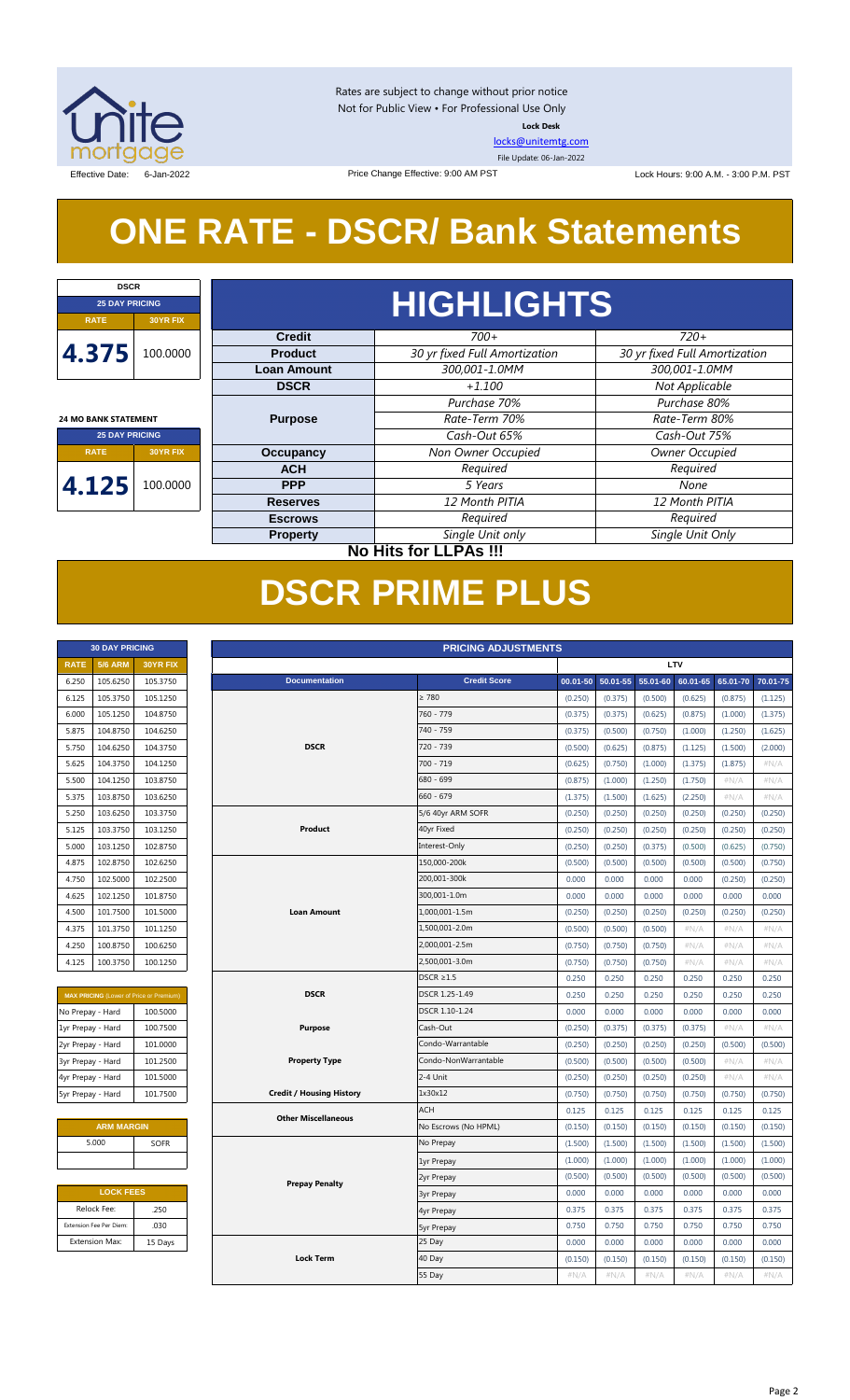

Rates are subject to change without prior notice Not for Public View • For Professional Use Only **Lock Desk**

[locks@unitemtg.com](mailto:locks@unitemtg.com)

File Update: 06-Jan-2022

# **DSCR PRIME & FOREIGN NATIONAL**

|             | <b>30 DAY PRICING</b> |                 |  |  |  |  |  |  |
|-------------|-----------------------|-----------------|--|--|--|--|--|--|
| <b>RATE</b> | <b>5/6 ARM</b>        | <b>30YR FIX</b> |  |  |  |  |  |  |
| 6.500       | 105.3750              | 105.1250        |  |  |  |  |  |  |
| 6.375       | 105.1250              | 104.8750        |  |  |  |  |  |  |
| 6.250       | 104.8750              | 104.6250        |  |  |  |  |  |  |
| 6.125       | 104.6250              | 104.3750        |  |  |  |  |  |  |
| 6.000       | 104.3750              | 104.1250        |  |  |  |  |  |  |
| 5.875       | 104.1250              | 103.8750        |  |  |  |  |  |  |
| 5.750       | 103.8750              | 103.6250        |  |  |  |  |  |  |
| 5.625       | 103.6250              | 103.3750        |  |  |  |  |  |  |
| 5.500       | 103.3750              | 103.1250        |  |  |  |  |  |  |
| 5.375       | 103.1250              | 102.8750        |  |  |  |  |  |  |
| 5.250       | 102.8750              | 102.6250        |  |  |  |  |  |  |
| 5.125       | 102.6250              | 102.3750        |  |  |  |  |  |  |
| 5.000       | 102.3750              | 102.1250        |  |  |  |  |  |  |
| 4.875       | 102.1250              | 101.8750        |  |  |  |  |  |  |
| 4.750       | 101.7500              | 101.5000        |  |  |  |  |  |  |
| 4.625       | 101.3750              | 101.1250        |  |  |  |  |  |  |
| 4.500       | 101.0000              | 100.7500        |  |  |  |  |  |  |
| 4.375       | 100.5000              | 100.2500        |  |  |  |  |  |  |
| 4.250       | 100.0000              | 99.7500         |  |  |  |  |  |  |

| <b>MAX PRICING (Lower of Price or Premium)</b> |          |  |  |  |  |  |  |
|------------------------------------------------|----------|--|--|--|--|--|--|
| No Prepay - Hard                               | 100.7500 |  |  |  |  |  |  |
| 1yr Prepay - Hard                              | 101.0000 |  |  |  |  |  |  |
| 2yr Prepay - Hard                              | 101.2500 |  |  |  |  |  |  |
| 3yr Prepay - Hard                              | 101.5000 |  |  |  |  |  |  |
| 4yr Prepay - Hard                              | 101.7500 |  |  |  |  |  |  |
| 5yr Prepay - Hard                              | 102,0000 |  |  |  |  |  |  |

| <b>ARM MARGIN</b> |      |  |  |  |  |
|-------------------|------|--|--|--|--|
| 5.000             | SOFR |  |  |  |  |

| <b>LOCK FEES</b>        |         |  |  |  |  |  |
|-------------------------|---------|--|--|--|--|--|
| Relock Fee:             | .250    |  |  |  |  |  |
| Extension Fee Per Diem: | .030    |  |  |  |  |  |
| <b>Extension Max:</b>   | 15 Days |  |  |  |  |  |

| <b>PRICING ADJUSTMENTS</b><br><b>30 DAY PRICING</b> |                         |                                         |                                 |                           |         |                   |          |            |          |          |          |
|-----------------------------------------------------|-------------------------|-----------------------------------------|---------------------------------|---------------------------|---------|-------------------|----------|------------|----------|----------|----------|
| <b>RATE</b>                                         | <b>5/6 ARM</b>          | 30YR FIX                                |                                 |                           |         |                   |          | <b>LTV</b> |          |          |          |
| 6.500                                               | 105.3750                | 105.1250                                | <b>Documentation</b>            | <b>Credit Score</b>       |         | 00.01-50 50.01-55 | 55.01-60 | 60.01-65   | 65.01-70 | 70.01-75 | 75.01-80 |
| 6.375                                               | 105.1250                | 104.8750                                |                                 | $\geq 780$                | (0.250) | (0.375)           | (0.500)  | (0.625)    | (0.875)  | (1.125)  | (1.750)  |
| 6.250                                               | 104.8750                | 104.6250                                |                                 | 760 - 779                 | (0.375) | (0.375)           | (0.625)  | (0.875)    | (1.000)  | (1.375)  | (2.000)  |
| 6.125                                               | 104.6250                | 104.3750                                |                                 | 740 - 759                 | (0.375) | (0.500)           | (0.750)  | (1.000)    | (1.250)  | (1.625)  | (2.250)  |
| 6.000                                               | 104.3750                | 104.1250                                |                                 | 720 - 739                 | (0.500) | (0.625)           | (0.875)  | (1.125)    | (1.500)  | (2.000)  | (2.750)  |
|                                                     | 104.1250                | 103.8750                                | <b>DSCR</b>                     | $700 - 719$               |         | (0.750)           | (1.000)  | (1.375)    | (1.875)  | (2.500)  | (3.500)  |
| 5.875                                               |                         |                                         |                                 | 680 - 699                 | (0.625) |                   |          |            |          |          |          |
| 5.750                                               | 103.8750                | 103.6250                                |                                 |                           | (0.875) | (1.000)           | (1.250)  | (1.750)    | (2.250)  | (3.000)  | (3.875)  |
| 5.625                                               | 103.6250                | 103.3750                                |                                 | $660 - 679$               | (1.375) | (1.500)           | (1.625)  | (2.250)    | (3.125)  | (3.750)  | (4.500)  |
| 5.500                                               | 103.3750                | 103.1250                                |                                 | $640 - 659$               | (1.875) | (2.000)           | (2.125)  | (2.750)    | (3.625)  | (4.750)  | $\#N/A$  |
| 5.375                                               | 103.1250                | 102.8750                                |                                 | $620 - 639$               | (2.375) | (2.500)           | (2.625)  | (3.250)    | (4.125)  | #N/A     | $\#N/A$  |
| 5.250                                               | 102.8750                | 102.6250                                |                                 | 5/6 30yr ARM SOFR         | 0.000   | 0.000             | 0.000    | 0.000      | 0.000    | 0.000    | 0.000    |
| 5.125                                               | 102.6250                | 102.3750                                |                                 | 7/6 30yr ARM SOFR         | (0.250) | (0.250)           | (0.250)  | (0.250)    | (0.250)  | (0.250)  | (0.250)  |
| 5.000                                               | 102.3750                | 102.1250                                | Product                         | 5/6 40yr ARM SOFR         | (0.250) | (0.250)           | (0.250)  | (0.250)    | (0.250)  | (0.250)  | (0.250)  |
| 4.875                                               | 102.1250                | 101.8750                                |                                 | 7/6 40yr ARM SOFR         | (0.500) | (0.500)           | (0.500)  | (0.500)    | (0.500)  | (0.500)  | (0.500)  |
| 4.750                                               | 101.7500                | 101.5000                                |                                 | 40yr Fixed                | (0.250) | (0.250)           | (0.250)  | (0.250)    | (0.250)  | (0.250)  | (0.250)  |
| 4.625                                               | 101.3750                | 101.1250                                |                                 | Interest-Only             | (0.250) | (0.250)           | (0.375)  | (0.500)    | (0.625)  | (0.750)  | (1.000)  |
| 4.500                                               | 101.0000                | 100.7500                                |                                 | 150,000-200k              | (0.500) | (0.500)           | (0.500)  | (0.500)    | (0.500)  | (0.750)  | (0.750)  |
| 4.375                                               | 100.5000                | 100.2500                                |                                 | 200,001-300k              | 0.000   | 0.000             | 0.000    | 0.000      | (0.250)  | (0.250)  | (0.500)  |
| 4.250                                               | 100.0000                | 99.7500                                 |                                 | 300,001-1.0m              | 0.000   | 0.000             | 0.000    | 0.000      | 0.000    | 0.000    | 0.000    |
|                                                     |                         |                                         | <b>Loan Amount</b>              | 1,000,001-1.5m            | (0.250) | (0.250)           | (0.250)  | (0.250)    | (0.250)  | (0.250)  | (0.500)  |
|                                                     |                         | MAX PRICING (Lower of Price or Premium) |                                 | 1,500,001-2.0m            | (0.500) | (0.500)           | (0.500)  | (0.500)    | $\#N/A$  | $\#N/A$  | #N/A     |
| No Prepay - Hard                                    |                         | 100.7500                                |                                 | 2,000,001-2.5m            | (0.750) | (0.750)           | (0.750)  | (0.750)    | $\#N/A$  | $\#N/A$  | # $N/A$  |
| 1yr Prepay - Hard                                   |                         | 101.0000                                |                                 | 2,500,001-3.0m            | (0.750) | (0.750)           | (0.750)  | (0.750)    | $\#N/A$  | $\#N/A$  | $\#N/A$  |
| 2yr Prepay - Hard                                   |                         | 101.2500                                |                                 | $DSCR \geq 1.5$           | 0.250   | 0.250             | 0.250    | 0.250      | 0.250    | 0.250    | 0.250    |
|                                                     |                         |                                         |                                 | DSCR 1.25-1.49            |         |                   |          |            |          |          |          |
| 3yr Prepay - Hard                                   |                         | 101.5000                                | <b>DSCR</b>                     | DSCR 1.10-1.24            | 0.250   | 0.250             | 0.250    | 0.250      | 0.250    | 0.250    | 0.250    |
| 4yr Prepay - Hard                                   |                         | 101.7500                                |                                 |                           | 0.000   | 0.000             | 0.000    | 0.000      | 0.000    | 0.000    | 0.000    |
| 5yr Prepay - Hard                                   |                         | 102.0000                                |                                 | DSCR 1.00-1.09            | (0.250) | (0.250)           | (0.375)  | (0.375)    | (0.500)  | (0.500)  | (0.750)  |
|                                                     |                         |                                         |                                 | DSCR 0.75-0.99            | (1.500) | (1.500)           | (1.625)  | (1.625)    | (1.750)  | (1.750)  | $\#N/A$  |
|                                                     | <b>ARM MARGIN</b>       |                                         | <b>Purpose</b>                  | Cash-Out                  | (0.250) | (0.375)           | (0.375)  | (0.375)    | (0.500)  | (0.625)  | $\#N/A$  |
|                                                     | 5.000                   | SOFR                                    |                                 | Condo-Warrantable         | (0.250) | (0.250)           | (0.250)  | (0.250)    | (0.500)  | (0.500)  | (0.500)  |
|                                                     |                         |                                         | <b>Property Type</b>            | Condo-NonWarrantable      | (0.500) | (0.500)           | (0.500)  | (0.500)    | (0.750)  | $\#N/A$  | #N/A     |
|                                                     | <b>LOCK FEES</b>        |                                         |                                 | 2-4Unit                   | (0.250) | (0.250)           | (0.250)  | (0.250)    | (0.500)  | (0.500)  | (0.500)  |
|                                                     | Relock Fee:             | .250                                    |                                 | Modular                   | (1.000) | (1.000)           | (1.000)  | (1.000)    | (1.000)  | (1.000)  | (1.000)  |
|                                                     | Extension Fee Per Diem: | .030                                    | Citizenship                     | Foreign Nat'l (DSCR Only) | (1.750) | (1.750)           | (1.750)  | (1.750)    | $\#N/A$  | $\#N/A$  | $\#N/A$  |
|                                                     | <b>Extension Max:</b>   | 15 Days                                 |                                 | 1x30x12                   | (0.750) | (0.750)           | (0.750)  | (0.750)    | (0.750)  | (0.750)  | (0.750)  |
|                                                     |                         |                                         |                                 | Multiple30x12             | (2.250) | (2.250)           | (2.250)  | (2.250)    | (2.250)  | (2.250)  | $\#N/A$  |
|                                                     |                         |                                         |                                 | FC/SS/DIL/BK7 36-47mo     | (1.000) | (1.000)           | (1.000)  | (1.000)    | (1.000)  | (1.000)  | (1.000)  |
|                                                     |                         |                                         | <b>Credit / Housing History</b> | FC/SS/DIL/BK7 24-35mo     | (1.750) | (1.750)           | (1.750)  | (1.750)    | (1.750)  | (1.750)  | #N/A     |
|                                                     |                         |                                         |                                 | BK7 12-23mo               | (2.500) | (2.500)           | (2.500)  | (2.500)    | (2.500)  | (2.500)  | $\#N/A$  |
|                                                     |                         |                                         |                                 | BK13 DC                   | (1.000) | (1.000)           | (1.000)  | (1.000)    | (1.000)  | (1.000)  | (1.000)  |
|                                                     |                         |                                         |                                 | ACH                       | 0.125   | 0.125             | 0.125    | 0.125      | 0.125    | 0.125    | 0.125    |
|                                                     |                         |                                         | <b>Other Miscellaneous</b>      | Escrows                   | 0.000   | 0.000             | 0.000    | 0.000      | 0.000    | 0.000    | 0.000    |
|                                                     |                         |                                         |                                 | No Prepay                 | (1.500) | (1.500)           | (1.500)  | (1.500)    | (1.500)  | (1.500)  | (1.500)  |
|                                                     |                         |                                         |                                 |                           | (1.000) | (1.000)           | (1.000)  | (1.000)    | (1.000)  | (1.000)  | (1.000)  |
|                                                     |                         |                                         |                                 | 1yr Prepay                |         |                   |          |            |          |          |          |
|                                                     |                         |                                         | <b>Prepay Penalty</b>           | 2yr Prepay                | (0.500) | (0.500)           | (0.500)  | (0.500)    | (0.500)  | (0.500)  | (0.500)  |
|                                                     |                         |                                         |                                 | <b>3yr Prepay</b>         | 0.000   | 0.000             | 0.000    | 0.000      | 0.000    | 0.000    | 0.000    |
|                                                     |                         |                                         |                                 | 4yr Prepay                | 0.375   | 0.375             | 0.375    | 0.375      | 0.375    | 0.375    | 0.375    |
|                                                     |                         |                                         |                                 | <b>5yr Prepay</b>         | 0.750   | 0.750             | 0.750    | 0.750      | 0.750    | 0.750    | 0.750    |
|                                                     |                         |                                         |                                 | 25 Day                    | 0.000   | 0.000             | 0.000    | 0.000      | 0.000    | 0.000    | 0.000    |
|                                                     |                         |                                         | <b>Lock Term</b>                | 40 Day                    | (0.150) | (0.150)           | (0.150)  | (0.150)    | (0.150)  | (0.150)  | (0.150)  |
|                                                     |                         |                                         |                                 | 55 Day                    | (0.300) | (0.300)           | (0.300)  | (0.300)    | (0.300)  | (0.300)  | (0.300)  |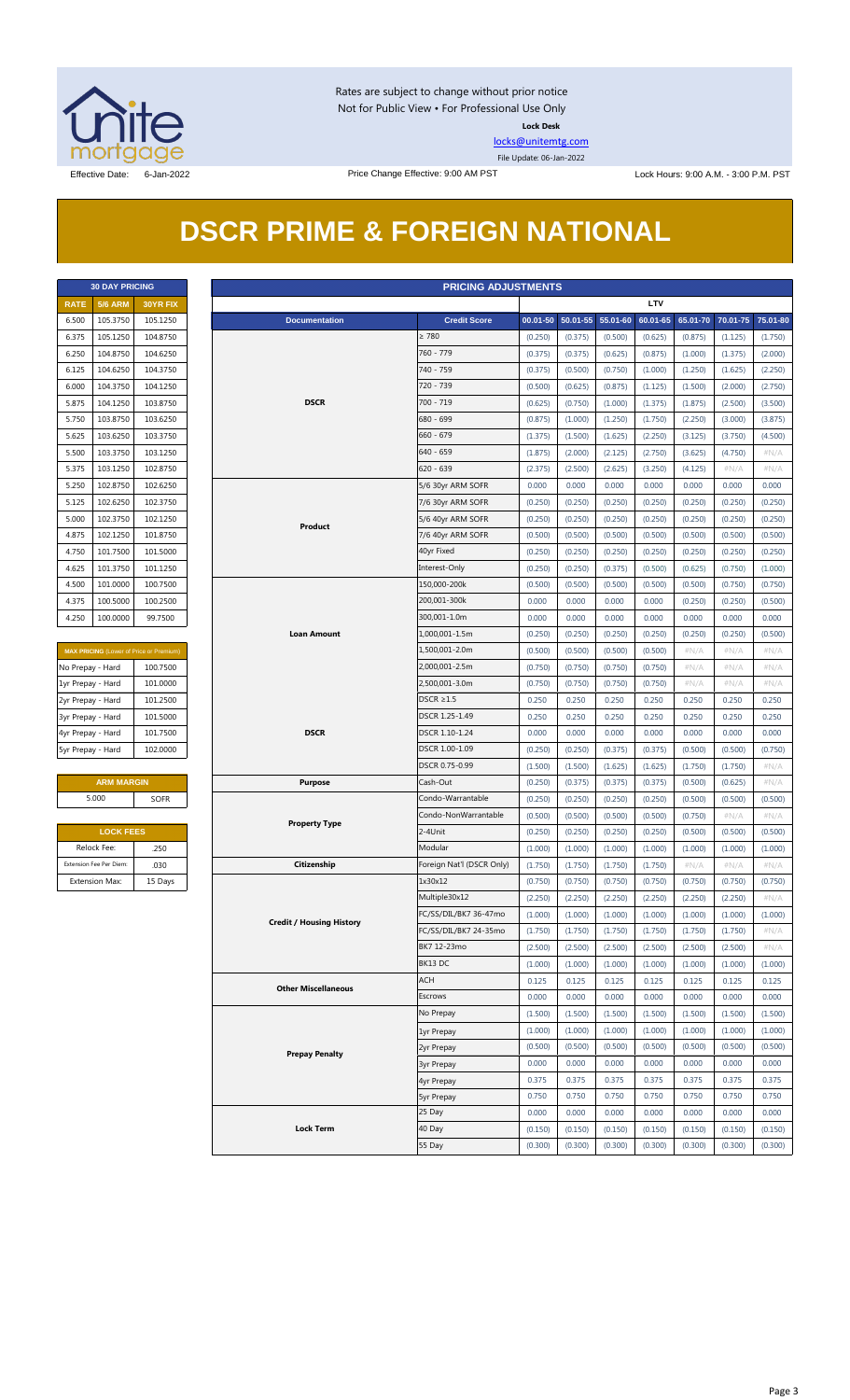

Rates are subject to change without prior notice Not for Public View • For Professional Use Only **Lock Desk** locks@unitemtg.com File Update: 06-Jan-2022

Effective Date: 6-Jan-2022 Price Change Effective: 9:00 AM PST Lock Hours: 9:00 A.M. - 3:00 P.M. PST

# **Alt Doc PRIME PLUS**

|             | <b>PRIMARY &amp; SECONDARY HOME</b> |                 |
|-------------|-------------------------------------|-----------------|
| <b>RATE</b> | <b>5/6 ARM</b>                      | <b>30YR FIX</b> |
| 6.000       | 105.875                             | 105.625         |
| 5.875       | 105.625                             | 105.375         |
| 5.750       | 105.375                             | 105.125         |
| 5.625       | 105.125                             | 104.875         |
| 5.500       | 104.875                             | 104.625         |
| 5.375       | 104.625                             | 104.375         |
| 5.250       | 104.375                             | 104.125         |
| 5.125       | 104.125                             | 103.875         |
| 5.000       | 103.875                             | 103.625         |
| 4.875       | 103.625                             | 103.375         |
| 4.750       | 103.375                             | 103.125         |
| 4.625       | 103.125                             | 102.875         |
| 4.500       | 102.875                             | 102.625         |
| 4.375       | 102.500                             | 102.250         |
| 4.250       | 102.125                             | 101.875         |
| 4.125       | 101.750                             | 101.500         |
| 4.000       | 101.375                             | 101.125         |
| 3.875       | 100.875                             | 100.625         |
|             |                                     |                 |

| <b>LOCK FEES</b>                               |         |
|------------------------------------------------|---------|
| Relock Fee:                                    | .250    |
| <b>Extension Fee Per Diem</b>                  | .030    |
| <b>Extension Max:</b>                          | 15 Days |
|                                                |         |
| <b>MAX PRICING (Lower of Price or Premium)</b> |         |
| 101.0000                                       |         |

|             | PRIMARY & SECONDARY HOME                                  |          |                               |                                 | <b>PRICING ADJUSTMENTS</b> |                  |                  |                  |                  |                  |               |
|-------------|-----------------------------------------------------------|----------|-------------------------------|---------------------------------|----------------------------|------------------|------------------|------------------|------------------|------------------|---------------|
| <b>RATE</b> | <b>5/6 ARM</b>                                            | 30YR FIX |                               |                                 |                            |                  |                  | LTV              |                  |                  |               |
| 6.000       | 105.875                                                   | 105.625  | <b>Documentation</b>          | <b>Credit Score</b>             | 00.01-50                   | 50.01-55         | 55.01-60         | 60.01-65         | 65.01-70         | 70.01-75         | 75.01-80      |
| 5.875       | 105.625                                                   | 105.375  | <b>Full Doc</b>               | 2780                            | 0.000                      | 0.000            | 0.000            | (0.250)          | (0.375)          | (0.375)          | (0.500)       |
| 5.750       | 105.375                                                   | 105.125  |                               | 760 - 779                       | 0.000                      | 0.000            | 0.000            | (0.250)          | (0.375)          | (0.500)          | (0.625)       |
| 5.625       | 105.125                                                   | 104.875  |                               | 740 - 759                       | 0.000                      | 0.000            | 0.000            | (0.250)          | (0.375)          | (0.625)          | (0.750)       |
| 5.500       | 104.875                                                   | 104.625  |                               | 720 - 739                       | (0.125)                    | (0.125)          | (0.125)          | (0.250)          | (0.500)          | (0.750)          | (1.000)       |
| 5.375       | 104.625                                                   | 104.375  |                               | 700 - 719                       | (0.250)                    | (0.250)          | (0.375)          | (0.500)          | (0.625)          | (0.875)          | $\#N/A$       |
| 5.250       | 104.375                                                   | 104.125  |                               | 680 - 699                       | (0.250)                    | (0.250)          | (0.500)          | (0.625)          | (0.750)          | #N/A             | #N/A          |
| 5.125       | 104.125                                                   | 103.875  |                               | 660 - 679                       | (0.250)                    | (0.375)          | (0.500)          | (1.000)          | (1.375)          | # $N/A$          | #N/A          |
| 5.000       | 103.875                                                   | 103.625  |                               | 640 - 659                       | #N/A                       | $\#N/A$          | $\#N/A$          | #N/A             | $\#N/A$          | #N/A             | $\#N/A$       |
| 4.875       | 103.625                                                   | 103.375  |                               | 620 - 639                       | $\#N/A$                    | $\#N/A$          | $\#N/A$          | #N/A             | $\#N/\beta$      | $\#N/F$          | $\#N/\beta$   |
| 4.750       | 103.375                                                   | 103.125  | <b>Bank</b>                   | $\geq 780$                      | (0.125)                    | (0.250)          | (0.250)          | (0.375)          | (0.500)          | (0.625)          | (0.875)       |
| 4.625       | 103.125                                                   | 102.875  | <b>Statement</b>              | 760 - 779                       | (0.250)                    | (0.250)          | (0.250)          | (0.500)          | (0.625)          | (0.750)          | (1.125)       |
| 4.500       | 102.875                                                   | 102.625  |                               | 740 - 759                       | (0.250)                    | (0.250)          | (0.250)          | (0.625)          | (0.750)          | (1.000)          | (1.375)       |
| 4.375       | 102.500                                                   | 102.250  |                               | 720 - 739                       | (0.250)                    | (0.375)          | (0.375)          | (0.750)          | (0.875)          | (1.125)          | (1.625)       |
| 4.250       | 102.125                                                   | 101.875  |                               | 700 - 719                       | (0.375)                    | (0.375)          | (0.625)          | (0.875)          | (1.125)          | (1.500)          | $\#N/A$       |
| 4.125       | 101.750                                                   | 101.500  |                               | 680 - 699                       | (0.375)                    | (0.500)          | (0.750)          | (1.000)          | (1.375)          | #N/A             | #N/A          |
| 4.000       | 101.375                                                   | 101.125  |                               | 660 - 679                       | (0.500)                    | (0.750)          | (1.000)          | (1.500)          | (2.250)          | # $N/A$          | #N/A          |
| 3.875       | 100.875                                                   | 100.625  |                               | 640 - 659                       | $\#N/A$                    | #N/A             | $\#N/A$          | $\#N/A$          | $\#N/A$          | #N/A             | $\#N/A$       |
|             |                                                           |          |                               | 620 - 639                       | #N/A                       | #N/A             | #N/A             | #N/A             | #N/A             | #N/A             | #N/A          |
|             | <b>ARM MARGIN</b>                                         |          |                               | 12 Mth Bank Statements          | (0.125)                    | (0.125)          | (0.125)          | (0.250)          | (0.375)          | (0.375)          | (0.375)       |
|             | 5.000                                                     | SOFR     | Asset                         | $\geq 780$                      | (0.125)                    | (0.250)          | (0.250)          | (0.625)          | (0.875)          | (1.125)          | (1.500)       |
|             |                                                           |          | <b>Depletion</b>              | 760 - 779                       | (0.125)                    | (0.250)          | (0.375)          | (0.750)          | (1.000)          | (1.375)          | (1.875)       |
|             |                                                           |          |                               | 740 - 759                       | (0.250)                    | (0.250)          | (0.500)          | (0.875)          | (1.125)          | (1.625)          | (2.250)       |
|             | <b>LOCK FEES</b>                                          |          |                               | 720 - 739                       | (0.375)                    | (0.500)          | (0.625)          | (1.000)          | (1.500)          | (2.000)          | (2.750)       |
| Relock Fee: |                                                           | .250     |                               | 700 - 719                       | (0.500)                    | (0.625)          | (1.000)          | (1.375)          | (1.875)          | (2.500)          | $\#N/A$       |
|             | xtension Fee Per Diem<br>.030                             |          |                               | 680 - 699                       | (0.625)                    | (0.750)          | (1.250)          | (1.750)          | (2.250)          | #N/A             | $\#N/A$       |
|             | <b>Extension Max:</b>                                     | 15 Days  |                               | 660 - 679                       | (0.750)                    | (1.000)          | (1.500)          | (2.250)          | (3.125)          | #N/A             | #N/A          |
|             |                                                           |          |                               | 640 - 659                       | #N/A                       | #N//             | # $N/A$          | #N/A             | #N/A             | #N/A             | #N/A          |
|             | <b>MAX PRICING (Lower of Price or Premium</b><br>101.0000 |          |                               | 620 - 639                       | #N/A                       | #N/A             | #N/A             | #N/A             | #N/A             | #N/A             | #N/A<br>0.000 |
|             |                                                           |          | Product                       | 5/6 30yr ARM SOFR               | 0.000                      | 0.000            | 0.000            | 0.000<br>(0.250) | 0.000<br>(0.250) | 0.000<br>(0.250) | (0.250)       |
|             |                                                           |          |                               | 5/6 40yr ARM SOFR<br>30yr Fixed | (0.250)<br>0.000           | (0.250)<br>0.000 | (0.250)<br>0.000 | 0.000            | 0.000            | 0.000            | 0.000         |
|             |                                                           |          |                               | 40yr Fixed                      | (0.250)                    | (0.250)          | (0.250)          | (0.250)          | (0.250)          | (0.250)          | (0.250)       |
|             |                                                           |          |                               | nterest-Only                    | (0.250)                    | (0.250)          | (0.375)          | (0.500)          | (0.625)          | (0.750)          | #N/A          |
|             |                                                           |          | Loan                          | 150,000-200k                    | (0.500)                    | (0.500)          | (0.500)          | (0.500)          | (0.500)          | (0.750)          | (0.750)       |
|             |                                                           |          | Amount                        | 200.001-300k                    | 0.000                      | 0.000            | 0.000            | 0.000            | (0.250)          | (0.250)          | (0.250)       |
|             |                                                           |          |                               | 300,001-1,000,000               | 0.000                      | 0.000            | 0.000            | 0.000            | 0.000            | 0.000            | 0.000         |
|             |                                                           |          |                               | 1,000,001-1.5m                  | (0.250)                    | (0.250)          | (0.250)          | (0.250)          | (0.250)          | (0.250)          | (0.250)       |
|             |                                                           |          |                               | 1,500,001-2.0m                  | (0.500)                    | (0.500)          | (0.500)          | (0.500)          | (0.500)          | #N/A             | $\#N/A$       |
|             |                                                           |          |                               | 2,000,001-2.5m                  | (0.750)                    | (0.750)          | (0.750)          | (0.750)          | (0.750)          | #N/A             | $\#N/\beta$   |
|             |                                                           |          |                               | 2,500,001-3.0m                  | (0.750)                    | (0.750)          | (0.750)          | (0.750)          | (0.750)          | #N/A             | #N/A          |
|             |                                                           |          | DTI                           | 43.01-50                        | 0.000                      | 0.000            | 0.000            | 0.000            | 0.000            | 0.000            | 0.000         |
|             |                                                           |          |                               | 50.01-55                        | 0.000                      | 0.000            | 0.000            | 0.000            | 0.000            | (0.125)          | $\#N/A$       |
|             |                                                           |          | Cash Out                      |                                 | (0.250)                    | (0.375)          | (0.375)          | (0.375)          | (0.500)          | (0.625)          | #N/A          |
|             |                                                           |          | <b>Second Home</b>            |                                 | (0.500)                    | (0.500)          | (0.500)          | (0.500)          | (0.500)          | (0.500)          | (0.500)       |
|             |                                                           |          | <b>Property Type</b>          | Condo-Warrantable               | (0.250)                    | (0.250)          | (0.250)          | (0.250)          | (0.500)          | (0.500)          | $\#N/A$       |
|             |                                                           |          |                               | Condo-NonWarrantable            | (0.500)                    | (0.500)          | (0.500)          | (0.500)          | $\#N/F$          | $\#N/F$          | $\#N/\beta$   |
|             |                                                           |          |                               | 2-Unit                          | (0.250)                    | (0.250)          | (0.250)          | (0.250)          | (0.500)          | #N/A             | #N/A          |
|             |                                                           |          | <b>Credit/Housing History</b> | 1x30x12                         | (0.750)                    | (0.750)          | (0.750)          | (0.750)          | (0.750)          | (0.750)          | (0.750)       |
|             |                                                           |          |                               | Multiple30x12                   | (2.250)                    | (2.250)          | (2.250)          | (2.250)          | (2.250)          | (2.250)          | (2.250)       |
|             |                                                           |          | <b>Misccellaneous</b>         | ACH                             | 0.125                      | 0.125            | 0.125            | 0.125            | 0.125            | 0.125            | 0.125         |
|             |                                                           |          |                               | No Escrows (No HPML)            | (0.150)                    | (0.150)          | (0.150)          | (0.150)          | (0.150)          | (0.150)          | (0.150)       |
|             |                                                           |          | <b>Lock Term</b>              | 45 Day                          | (0.150)                    | (0.150)          | (0.150)          | (0.150)          | (0.150)          | (0.150)          | (0.150)       |
|             |                                                           |          | <b>State</b>                  | non CA                          | 0.250                      | 0.250            | 0.250            | 0.250            | 0.250            | 0.250            | 0.250         |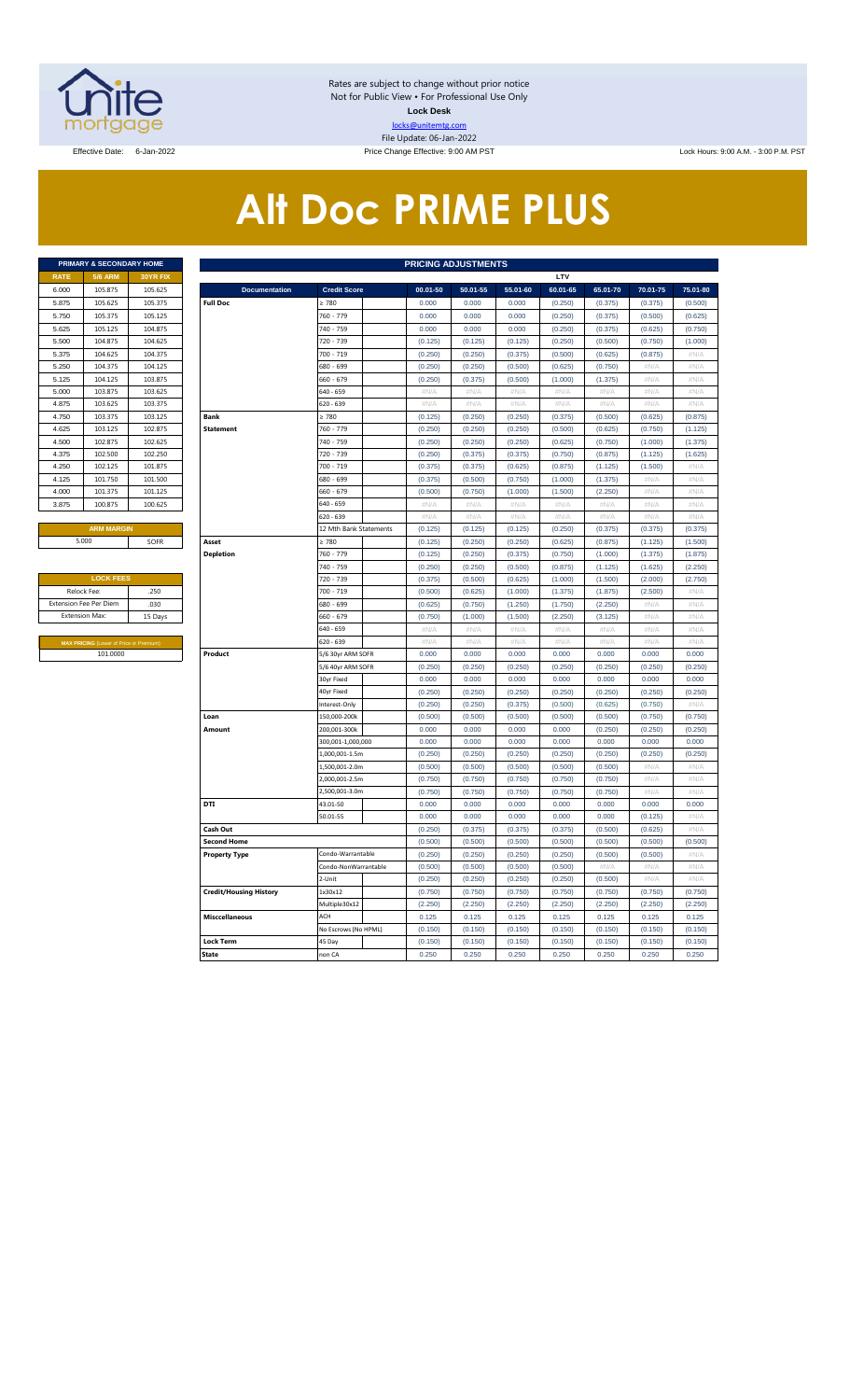

Rates are subject to change without prior notice Not for Public View • For Professional Use Only **Lock Desk** locks@unitemtg.com File Update: 06-Jan-2022

Effective Date: 6-Jan-2022 Price Change Effective: 9:00 AM PST Lock Hours: 9:00 A.M. - 3:00 P.M. PST

# **Alt Doc PRIME**

| <b>PRIMARY &amp; SECONDARY HOME</b> |                 |  |  |  |  |  |  |  |  |  |  |
|-------------------------------------|-----------------|--|--|--|--|--|--|--|--|--|--|
| <b>5/6 ARM</b>                      | <b>30YR FIX</b> |  |  |  |  |  |  |  |  |  |  |
| 105.375                             | 105.125         |  |  |  |  |  |  |  |  |  |  |
| 105.125                             | 104.875         |  |  |  |  |  |  |  |  |  |  |
| 104.875                             | 104.625         |  |  |  |  |  |  |  |  |  |  |
| 104.625                             | 104.375         |  |  |  |  |  |  |  |  |  |  |
| 104.375                             | 104.125         |  |  |  |  |  |  |  |  |  |  |
| 104.125                             | 103.875         |  |  |  |  |  |  |  |  |  |  |
| 103.875                             | 103.625         |  |  |  |  |  |  |  |  |  |  |
| 103.625                             | 103.375         |  |  |  |  |  |  |  |  |  |  |
| 103.375                             | 103.125         |  |  |  |  |  |  |  |  |  |  |
| 103.125                             | 102.875         |  |  |  |  |  |  |  |  |  |  |
| 102.875                             | 102.625         |  |  |  |  |  |  |  |  |  |  |
| 102.625                             | 102.375         |  |  |  |  |  |  |  |  |  |  |
| 102.375                             | 102.125         |  |  |  |  |  |  |  |  |  |  |
| 102.125                             | 101.875         |  |  |  |  |  |  |  |  |  |  |
| 101.750                             | 101.500         |  |  |  |  |  |  |  |  |  |  |
| 101.375                             | 101.125         |  |  |  |  |  |  |  |  |  |  |
| 101.000                             | 100.750         |  |  |  |  |  |  |  |  |  |  |
| 100.500                             | 100.250         |  |  |  |  |  |  |  |  |  |  |
|                                     |                 |  |  |  |  |  |  |  |  |  |  |

#### **ARM MARGIN** 5.000

| <b>LOCK FEES</b>              |         |
|-------------------------------|---------|
| Relock Fee:                   | .250    |
| <b>Extension Fee Per Diem</b> | .030    |
| <b>Extension Max:</b>         | 15 Days |
|                               |         |

**MAX PRICING** (Lower of Price or Premium) 101.0000

|                       | PRIMARY & SECONDARY HOME                                   |                    | <b>PRICING ADJUSTMENTS</b>              |                              |                    |                    |                    |                     |                     |                     |                     |                     |                     |
|-----------------------|------------------------------------------------------------|--------------------|-----------------------------------------|------------------------------|--------------------|--------------------|--------------------|---------------------|---------------------|---------------------|---------------------|---------------------|---------------------|
| RATE                  | <b>5/6 ARM</b>                                             | 30YR FIX           |                                         |                              |                    |                    |                    | LTV                 |                     |                     |                     |                     |                     |
| 6.125<br>6.000        | 105.375<br>105.125                                         | 105.125<br>104.875 | <b>Documentation</b><br><b>Full Doc</b> | <b>Credit Score</b><br>≥ 780 | 00.01-50<br>0.000  | 50.01-55<br>0.000  | 55.01-60<br>0.000  | 60.01-65<br>(0.250) | 65.01-70<br>(0.375) | 70.01-75<br>(0.375) | 75.01-80<br>(0.500) | 80.01-85<br>(0.750) | 85.01-90<br>(1.125) |
| 5.875                 | 104.875                                                    | 104.625            |                                         | 760 - 779                    | 0.000              | 0.000              | 0.000              | (0.250)             | (0.375)             | (0.500)             | (0.625)             | (0.875)             | (1.375)             |
| 5.750                 | 104.625                                                    | 104.375            |                                         | 740 - 759                    | 0.000              | 0.000              | 0.000              | (0.250)             | (0.375)             | (0.625)             | (0.750)             | (1.125)             | (1.625)             |
| 5.625                 | 104.375                                                    | 104.125            |                                         | 720 - 739                    | (0.125)            | (0.125)            | (0.125)            | (0.250)             | (0.500)             | (0.750)             | (1.000)             | (1.250)             | (1.875)             |
| 5.500                 | 104.125                                                    | 103.875            |                                         | 700 - 719                    | (0.250)            | (0.250)            | (0.375)            | (0.500)             | (0.625)             | (0.875)             | (1.250)             | (1.625)             | (2.250)             |
| 5.375                 | 103.875                                                    | 103.625            |                                         | 680 - 699                    | (0.250)            | (0.250)            | (0.500)            | (0.625)             | (0.750)             | (1.000)             | (1.375)             | (2.000)             | #N/A                |
| 5.250                 | 103.625                                                    | 103.375            |                                         | 660 - 679                    | (0.250)            | (0.375)            | (0.500)            | (1.000)             | (1.375)             | (1.625)             | (2.000)             | (2.750)             | #N/A                |
| 5.125                 | 103.375                                                    | 103.125            |                                         | 640 - 659                    | (0.375)            | (0.375)            | (0.500)            | (1.250)             | (1.500)             | (1.750)             | (2.250)             | $\#N/A$             | #N/A                |
| 5.000                 | 103.125                                                    | 102.875            |                                         | 620 - 639                    | (0.500)            | (0.500)            | (0.500)            | (1.500)             | (1.750)             | (2.000)             | (2.500)             | $\#N/A$             | #N/A                |
| 4.875                 | 102.875                                                    | 102.625            | Bank                                    | ≥ 780                        | (0.125)            | (0.250)            | (0.250)            | (0.375)             | (0.500)             | (0.625)             | (0.875)             | (1.250)             | (2.000)             |
| 4.750                 | 102.625                                                    | 102.375            | <b>Statement</b>                        | 760 - 779                    | (0.250)            | (0.250)            | (0.250)            | (0.500)             | (0.625)             | (0.750)             | (1.125)             | (1.625)             | (2.375)             |
| 4.625                 | 102.375                                                    | 102.125            |                                         | 740 - 759                    | (0.250)            | (0.250)            | (0.250)            | (0.625)             | (0.750)             | (1.000)             | (1.375)             | (1.875)             | (2.875)             |
| 4.500<br>4.375        | 102.125<br>101.750                                         | 101.875<br>101.500 |                                         | 720 - 739<br>700 - 719       | (0.250)<br>(0.375) | (0.375)<br>(0.375) | (0.375)<br>(0.625) | (0.750)<br>(0.875)  | (0.875)<br>(1.125)  | (1.125)<br>(1.500)  | (1.625)<br>(2.000)  | (2.250)<br>(2.750)  | (3.375)<br>(4.000)  |
| 4.250                 | 101.375                                                    | 101.125            |                                         | 680 - 699                    | (0.375)            | (0.500)            | (0.750)            | (1.000)             | (1.375)             | (1.750)             | (2.500)             | (3.500)             | #N/A                |
| 4.125                 | 101.000                                                    | 100.750            |                                         | 660 - 679                    | (0.500)            | (0.750)            | (1.000)            | (1.500)             | (2.250)             | (2.750)             | (3.500)             | (4.250)             | #N/A                |
| 4.000                 | 100.500                                                    | 100.250            |                                         | 640 - 659                    | (0.750)            | (1.000)            | (1.250)            | (1.750)             | (2.500)             | (3.125)             | (4.000)             | #N/A                | #N/A                |
|                       |                                                            |                    |                                         | 620 - 639                    | (1.250)            | (1.500)            | (1.750)            | (2.250)             | (3.000)             | (3.625)             | #N/A                | $\#N/A$             | #N/A                |
|                       |                                                            |                    |                                         | 3 Mth Bank Statements        | (0.750)            | (0.750)            | (0.750)            | (0.875)             | (1.000)             | (1.000)             | (1.000)             | $\#N/A$             | #N/A                |
|                       | <b>ARM MARGIN</b>                                          |                    |                                         | 12 Mth Bank Statements       | (0.125)            | (0.125)            | (0.125)            | (0.250)             | (0.375)             | (0.375)             | (0.375)             | (0.500)             | (0.500)             |
| 5.000                 |                                                            | SOFR               | Asset                                   | 2780                         | (0.125)            | (0.250)            | (0.250)            | (0.625)             | (0.875)             | (1.125)             | (1.500)             | #N/A                | #N/A                |
|                       |                                                            |                    | <b>Depletion</b>                        | 760 - 779                    | (0.125)            | (0.250)            | (0.375)            | (0.750)             | (1.000)             | (1.375)             | (1.875)             | #N/A                | #N/A                |
|                       |                                                            |                    |                                         | 740 - 759                    | (0.250)            | (0.250)            | (0.500)            | (0.875)             | (1.125)             | (1.625)             | (2.250)             | #N/A                | #N/A                |
|                       | <b>LOCK FEES</b>                                           |                    |                                         | 720 - 739                    | (0.375)            | (0.500)            | (0.625)            | (1.000)             | (1.500)             | (2.000)             | (2.750)             | #N/A                | #N/A                |
| Relock Fee:           |                                                            | .250               |                                         | 700 - 719                    | (0.500)            | (0.625)            | (1.000)            | (1.375)             | (1.875)             | (2.500)             | (3.500)             | #N/A                | #N/A                |
|                       | xtension Fee Per Diem                                      | .030               |                                         | 680 - 699                    | (0.625)            | (0.750)            | (1.250)            | (1.750)             | (2.250)             | (3.000)             | (4.125)             | #N/A                | #N/A                |
| <b>Extension Max:</b> |                                                            | 15 Days            |                                         | 660 - 679                    | (0.750)            | (1.000)            | (1.500)            | (2.250)             | (3.125)             | (4.375)             | (4.875)             | #N/A                | #N/A                |
|                       |                                                            |                    |                                         | 640 - 659                    | (1.250)            | (1.500)            | (2.000)            | (2.750)             | (3.625)             | (4.875)             | #N/A                | #N/A                | #N/A                |
|                       |                                                            |                    | P&L                                     | 620 - 639<br>2780            | (1.750)<br>(0.625) | (2.000)<br>(0.750) | (2.500)<br>(0.750) | (3.250)<br>(1.125)  | (4.125)<br>(1.375)  | #N/A<br>(1.625)     | #N/A<br>(2.125)     | #N/A<br>#N/A        | #N/A<br>#N/A        |
|                       | <b>MAX PRICING</b> (Lower of Price or Premium)<br>101.0000 |                    |                                         | 760 - 779                    | (0.625)            | (0.750)            | (0.875)            | (1.250)             | (1.500)             | (1.875)             | (2.500)             | #N/A                | #N/A                |
|                       |                                                            |                    |                                         | 740 - 759                    | (0.750)            | (0.750)            | (1.000)            | (1.375)             | (1.625)             | (2.125)             | (2.875)             | #N/A                | #N/A                |
|                       |                                                            |                    |                                         | 720 - 739                    | (0.875)            | (1.000)            | (1.125)            | (1.500)             | (2.000)             | (2.500)             | (3.375)             | #N/A                | #N/A                |
|                       |                                                            |                    |                                         | 700 - 719                    | (1.000)            | (1.125)            | (1.500)            | (1.875)             | (2.375)             | (3.000)             | (4.125)             | #N/A                | #N/A                |
|                       |                                                            |                    |                                         | 680 - 699                    | (1.125)            | (1.250)            | (1.750)            | (2.250)             | (2.750)             | (3.500)             | #N/A                | #N/A                | #N/A                |
|                       |                                                            |                    |                                         | 660 - 679                    | (1.250)            | (1.500)            | (2.000)            | (2.750)             | (3.625)             | (4.875)             | #N/A                | #N/A                | #N/A                |
|                       |                                                            |                    |                                         | 640 - 659                    | (1.750)            | (2.000)            | (2.500)            | (3.250)             | (4.125)             | #N/A                | #N/A                | #N/A                | #N/A                |
|                       |                                                            |                    |                                         | 620 - 639                    | (2.250)            | (2.500)            | (3.000)            | (3.750)             | (4.625)             | #N/A                | #N/A                | #N/A                | #N/A                |
|                       |                                                            |                    | Product                                 | 5/6 30yr ARM SOFR            | 0.000              | 0.000              | 0.000              | 0.000               | 0.000               | 0.000               | 0.000               | 0.000               | 0.000               |
|                       |                                                            |                    |                                         | 5/6 40yr ARM SOFR            | (0.250)            | (0.250)            | (0.250)            | (0.250)             | (0.250)             | (0.250)             | (0.250)             | (0.250)             | (0.250)             |
|                       |                                                            |                    |                                         | 7/6 30yr ARM SOFR            | (0.250)            | (0.250)            | (0.250)            | (0.250)             | (0.250)             | (0.250)             | (0.250)             | (0.250)             | (0.250)             |
|                       |                                                            |                    |                                         | 7/6 40yr ARM SOFR            | (0.500)            | (0.500)            | (0.500)            | (0.500)             | (0.500)             | (0.500)             | (0.500)             | (0.500)             | (0.500)             |
|                       |                                                            |                    |                                         | 30yr Fixed                   | 0.000              | 0.000              | 0.000              | 0.000               | 0.000               | 0.000               | 0.000               | 0.000               | 0.000               |
|                       |                                                            |                    |                                         | 40yr Fixed<br>nterest-Only   | (0.250)<br>(0.250) | (0.250)<br>(0.250) | (0.250)<br>(0.375) | (0.250)<br>(0.500)  | (0.250)<br>(0.625)  | (0.250)<br>(0.750)  | (0.250)<br>(1.000)  | (0.250)<br>(1.500)  | (0.250)<br>#N/A     |
|                       |                                                            |                    | Loan                                    | 150.000-200k                 | (0.500)            | (0.500)            | (0.500)            | (0.500)             | (0.500)             | (0.750)             | (0.750)             | (1.000)             | (1.000)             |
|                       |                                                            |                    | Amount                                  | 200,001-300k                 | 0.000              | 0.000              | 0.000              | 0.000               | (0.250)             | (0.250)             | (0.250)             | (0.500)             | (0.500)             |
|                       |                                                            |                    |                                         | 300,001-400,000              | 0.000              | 0.000              | 0.000              | 0.000               | 0.000               | 0.000               | 0.000               | (0.500)             | (0.500)             |
|                       |                                                            |                    |                                         | 400,001-1.0m                 | 0.000              | 0.000              | 0.000              | 0.000               | 0.000               | 0.000               | 0.000               | 0.000               | 0.000               |
|                       |                                                            |                    |                                         | ,000,001-1.5m                | (0.250)            | (0.250)            | (0.250)            | (0.250)             | (0.250)             | (0.250)             | (0.250)             | (0.250)             | #N/A                |
|                       |                                                            |                    |                                         | ,500,001-2.0m                | (0.500)            | (0.500)            | (0.500)            | (0.500)             | (0.500)             | (0.500)             | (0.500)             | #N/A                | #N/A                |
|                       |                                                            |                    |                                         | ,000,001-2.5m                | (0.750)            | (0.750)            | (0.750)            | (0.750)             | (0.750)             | (0.750)             | (0.750)             | #N/A                | #N/A                |
|                       |                                                            |                    |                                         | ,500,001-3.0m                | (0.750)            | (0.750)            | (0.750)            | (0.750)             | (0.750)             | (0.750)             | (0.750)             | #N/A                | #N/A                |
|                       |                                                            |                    |                                         | ,000,001-3.5m                | (0.750)            | (0.750)            | (0.750)            | (0.750)             | (0.750)             | (0.750)             | #N/A                | #N/A                | #N/A                |
|                       |                                                            |                    |                                         | ,500,001-4.0m                | (0.750)            | (0.750)            | (0.750)            | (0.750)             | (0.750)             | (0.750)             | $\#N/A$             | #N/A                | #N/A                |
|                       |                                                            |                    | <b>DTI</b>                              | 13.01-50                     | 0.000              | 0.000              | 0.000              | 0.000               | 0.000               | (0.125)             | (0.125)             | (0.125)             | (0.125)             |
|                       |                                                            |                    |                                         | 50.01-55                     | 0.000              | 0.000              | 0.000              | 0.000               | 0.000               | (0.375)             | (0.375)             | #N/A                | #N/A                |
|                       |                                                            |                    | Cash Out<br><b>Second Home</b>          |                              | (0.250)<br>(0.500) | (0.375)<br>(0.500) | (0.375)<br>(0.500) | (0.375)<br>(0.500)  | (0.500)<br>(0.500)  | (0.625)<br>(0.500)  | (1.000)<br>(0.500)  | #N/A<br>#N/A        | #N/A<br>#N/A        |
|                       |                                                            |                    | <b>Property Type</b>                    | Condo-Warrantable            | (0.250)            | (0.250)            | (0.250)            | (0.250)             | (0.500)             | (0.500)             | (0.500)             | (0.500)             | #N/A                |
|                       |                                                            |                    |                                         | Condo-NonWarrantable         | (0.500)            | (0.500)            | (0.500)            | (0.500)             | (0.750)             | (0.750)             | $\#N/A$             | #N/A                | #N/A                |
|                       |                                                            |                    |                                         | 2-Unit                       | (0.250)            | (0.250)            | (0.250)            | (0.250)             | (0.500)             | (0.500)             | (0.500)             | (0.500)             | #N/A                |
|                       |                                                            |                    |                                         | Modular                      | (1.000)            | (1.000)            | (1.000)            | (1.000)             | (1.000)             | (1.000)             | (1.000)             | #N/A                | #N/A                |
|                       |                                                            |                    |                                         | Rural                        | (1.000)            | (1.000)            | (1.000)            | (1.000)             | (1.000)             | (1.000)             | #N/A                | #N/A                | #N/A                |
|                       |                                                            |                    | <b>Credit/Housing History</b>           | 1x30x12                      | (0.750)            | (0.750)            | (0.750)            | (0.750)             | (0.750)             | (0.750)             | (0.750)             | (0.750)             | (0.750)             |
|                       |                                                            |                    |                                         | Multiple30x12                | (2.250)            | (2.250)            | (2.250)            | (2.250)             | (2.250)             | (2.250)             | (2.250)             | (2.250)             | #N/A                |
|                       |                                                            |                    |                                         | C/SS/DIL/BK7 36-47mo         | (1.000)            | (1.000)            | (1.000)            | (1.000)             | (1.000)             | (1.000)             | (1.000)             | (1.000)             | (1.000)             |
|                       |                                                            |                    |                                         | C/SS/DIL/BK7 24-35mo         | (1.750)            | (1.750)            | (1.750)            | (1.750)             | (1.750)             | (1.750)             | (1.750)             | (1.750)             | #N/A                |
|                       |                                                            |                    |                                         | BK7 12-23mo                  | (2.500)            | (2.500)            | (2.500)            | (2.500)             | (2.500)             | (2.500)             | (2.500)             | (2.500)             | #N/A                |
|                       |                                                            |                    |                                         | 3K13 DC                      | (1.000)            | (1.000)            | (1.000)            | (1.000)             | (1.000)             | (1.000)             | (1.000)             | (1.000)             | (1.000)             |
|                       |                                                            |                    | <b>Misccellaneous</b>                   | ACH<br>No Escrows (No HPML)  | 0.125              | 0.125              | 0.125              | 0.125<br>(0.150)    | 0.125               | 0.125<br>(0.150)    | 0.125               | 0.125<br>(0.150)    | 0.125<br>(0.150)    |
|                       |                                                            |                    | <b>Lock Term</b>                        | 45 Day                       | (0.150)<br>(0.150) | (0.150)<br>(0.150) | (0.150)<br>(0.150) | (0.150)             | (0.150)<br>(0.150)  | (0.150)             | (0.150)<br>(0.150)  | (0.150)             | (0.150)             |
|                       |                                                            |                    | State                                   | on CA                        | 0.250              | 0.250              | 0.250              | 0.250               | 0.250               | 0.250               | 0.250               | 0.250               | 0.250               |
|                       |                                                            |                    |                                         |                              |                    |                    |                    |                     |                     |                     |                     |                     |                     |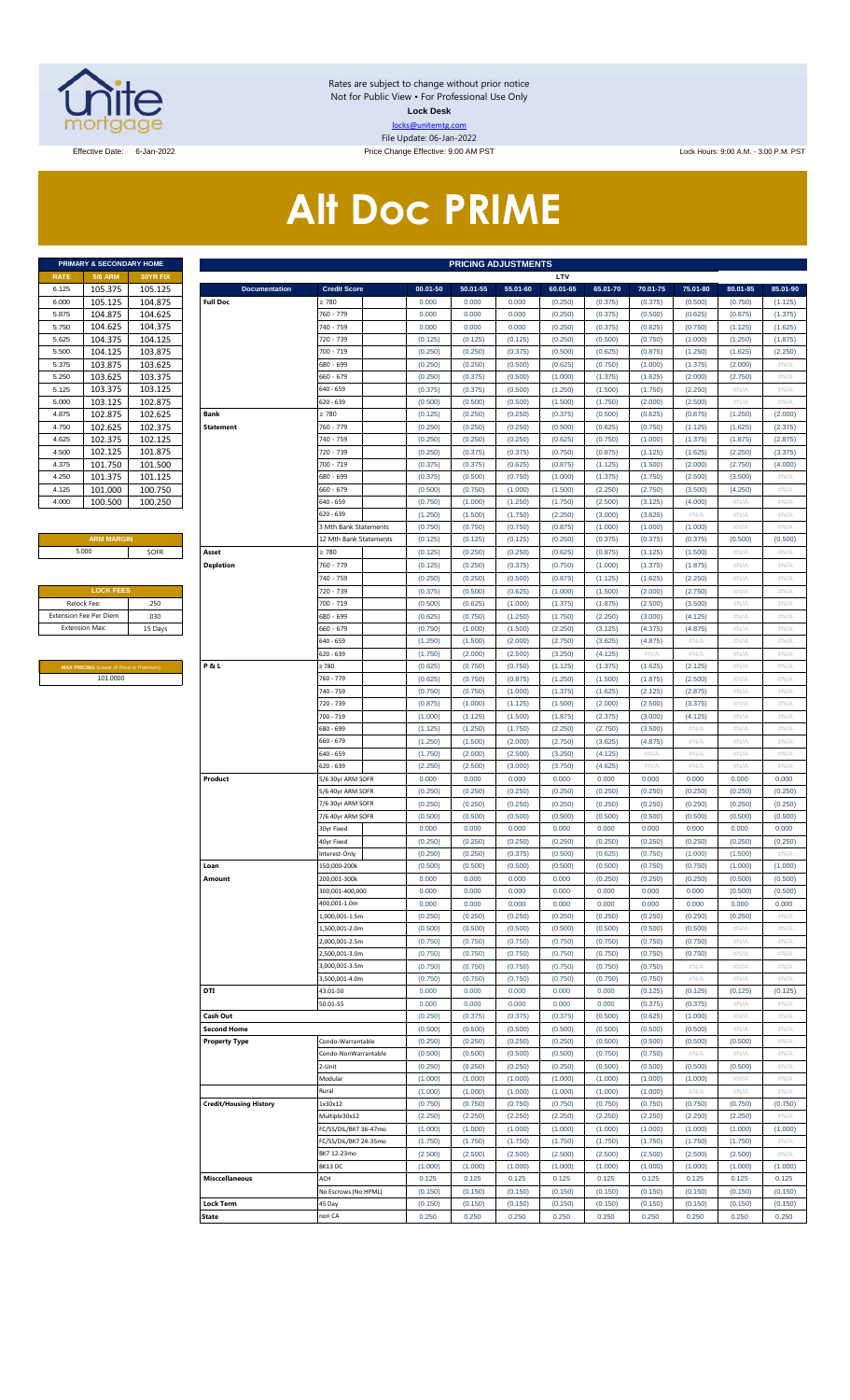

Price Change Effective: 8:03 AM PST Effective Date: Lock Hours: 9:00 A.M. - 3:00 P.M. PST **6-Jan-22**

## [V](https://unitemortgage.com/)isit: https://unitemortgage.com

The pricing engine is the Formal price given, please access it through:

**Quick Pricer:** [https://un](https://unitemortgage.com/broker-resources/price-my-loan/)itemortgage.com/broker-resources/price-my-loan/

# **CALL US TODAY: 800-777-1207**

#### **CONVENTIONAL PRODUCTS AND PRICING**

|       | <b>CONFORMING LOANS</b> |                             |         |       |                             |                             |               |       |                             |               |               |       |               |                             |               |
|-------|-------------------------|-----------------------------|---------|-------|-----------------------------|-----------------------------|---------------|-------|-----------------------------|---------------|---------------|-------|---------------|-----------------------------|---------------|
|       |                         | <b>DU CONF CONV 30 YEAR</b> |         |       | <b>DU CONF CONV 20 YEAR</b> |                             |               |       | <b>DU CONF CONV 15 YEAR</b> |               |               |       |               | <b>DU CONF CONV 10 YEAR</b> |               |
| Rate  | 10 Day                  | 25 Day                      | 40 Day  | Rate  | 10 Day                      | 25 Day                      | 40 Day        | Rate  | 10 Day                      | 25 Day        | 40 Day        | Rate  | 10 Day        | 25 Day                      | 40 Day        |
| 3.875 | (4.500)                 | (4.375)                     | (4.250) | 3.625 | (4.125)                     | (4.000)                     | (3.875)       | 3.000 | (3.625)                     | (3.500)       | (3.375)       | 2.875 | (3.125)       | (3.000)                     | (2.875)       |
| 3.750 | (4.000)                 | (3.875)                     | (3.750) | 3.500 | (3.875)                     | (3.750)                     | (3.625)       | 2.875 | (3.250)                     | (3.125)       | (3.000)       | 2.750 | (2.750)       | (2.625)                     | (2.500)       |
| 3.625 | (3.500)                 | (3.375)                     | (3.250) | 3.375 | (3.375)                     | (3.250)                     | (3.125)       | 2.750 | (2.875)                     | (2.750)       | (2.625)       | 2.625 | (2.375)       | (2.250)                     | (2.125)       |
| 3.500 | (3.000)                 | (2.875)                     | (2.750) | 3.250 | (2.875)                     | (2.750)                     | (2.625)       | 2.625 | (2.375)                     | (2.250)       | (2.125)       | 2.500 | (2.000)       | (1.875)                     | (1.750)       |
| 3.375 | (2.500)                 | (2.375)                     | (2.250) | 3.125 | (2.375)                     | (2.250)                     | (2.125)       | 2.500 | (2.000)                     | (1.875)       | (1.750)       | 2.375 | (1.625)       | (1.500)                     | (1.375)       |
| 3.250 | (2.000)                 | (1.875)                     | (1.750) | 3.000 | (1.875)                     | (1.750)                     | (1.625)       | 2.375 | (1.500)                     | (1.375)       | (1.250)       | 2.250 | (1.250)       | (1.125)                     | (1.000)       |
| 3.125 | (1.250)                 | (1.125)                     | (1.000) | 2.875 | (1.500)                     | (1.375)                     | (1.250)       | 2.250 | (1.000)                     | (0.875)       | (0.750)       | 2.125 | (0.875)       | (0.750)                     | (0.625)       |
| 3.000 | (0.750)                 | (0.625)                     | (0.500) | 2.750 | (0.750)                     | (0.625)                     | (0.500)       | 2.125 | (0.500)                     | (0.375)       | (0.250)       | 2.000 | (0.375)       | (0.250)                     | (0.125)       |
| 2.875 | (0.250)                 | (0.125)                     | 0.000   | 2.625 | (0.125)                     | 0.000                       | 0.125         | 2.000 | 0.125                       | 0.250         | 0.375         | 1.875 | 0.125         | 0.250                       | 0.375         |
| 2.750 | 0.375                   | 0.500                       | 0.625   | 2.500 | 0.625                       | 0.750                       | 0.875         | 1.875 | 1.000                       | 1.125         | 1.250         | 1.750 | 0.750         | 0.875                       | 1.000         |
|       |                         |                             |         |       |                             |                             |               |       |                             |               |               |       |               |                             |               |
|       |                         | <b>LP CONF CONV 30 YEAR</b> |         |       |                             | <b>LP CONF CONV 20 YEAR</b> |               |       | <b>LP CONF CONV 15 YEAR</b> |               |               |       |               | <b>LP CONF CONV 10 YEAR</b> |               |
| Rate  | 10 Day                  | 25 Day                      | 40 Day  | Rate  | 10 Day                      | 25 Day                      | <b>40 Day</b> | Rate  | 10 Day                      | <b>25 Day</b> | <b>40 Day</b> | Rate  | <b>10 Day</b> | 25 Day                      | <b>40 Day</b> |
| 4.000 | (5.000)                 | (4.875)                     | (4.750) | 3.750 | (4.250)                     | (4.125)                     | (4.000)       | 3.250 | (4.375)                     | (4.250)       | (4.125)       | 3.125 | (3.625)       | (3.500)                     | (3.375)       |
| 3.875 | (4.500)                 | (4.375)                     | (4.250) | 3.625 | (4.125)                     | (4.000)                     | (3.875)       | 3.125 | (4.000)                     | (3.875)       | (3.750)       | 3.000 | (3.250)       | (3.125)                     | (3.000)       |
| 3.750 | (4.000)                 | (3.875)                     | (3.750) | 3.500 | (3.750)                     | (3.625)                     | (3.500)       | 3.000 | (3.625)                     | (3.500)       | (3.375)       | 2.875 | (2.875)       | (2.750)                     | (2.625)       |
| 3.625 | (3.500)                 | (3.375)                     | (3.250) | 3.375 | (3.250)                     | (3.125)                     | (3.000)       | 2.875 | (3.125)                     | (3.000)       | (2.875)       | 2.750 | (2.500)       | (2.375)                     | (2.250)       |
| 3.500 | (2.875)                 | (2.750)                     | (2.625) | 3.250 | (2.750)                     | (2.625)                     | (2.500)       | 2.750 | (2.750)                     | (2.625)       | (2.500)       | 2.625 | (2.000)       | (1.875)                     | (1.750)       |
| 3.375 | (2.375)                 | (2.250)                     | (2.125) | 3.125 | (2.250)                     | (2.125)                     | (2.000)       | 2.625 | (2.250)                     | (2.125)       | (2.000)       | 2.500 | (1.750)       | (1.625)                     | (1.500)       |
| 3.250 | (1.875)                 | (1.750)                     | (1.625) | 3.000 | (1.750)                     | (1.625)                     | (1.500)       | 2.500 | (1.750)                     | (1.625)       | (1.500)       | 2.375 | (1.500)       | (1.375)                     | (1.250)       |
| 3.125 | (1.125)                 | (1.000)                     | (0.875) | 2.875 | (1.250)                     | (1.125)                     | (1.000)       | 2.375 | (1.125)                     | (1.000)       | (0.875)       | 2.250 | (1.125)       | (1.000)                     | (0.875)       |
| 3.000 | (0.625)                 | (0.500)                     | (0.375) | 2.750 | (0.750)                     | (0.625)                     | (0.500)       | 2.250 | (0.750)                     | (0.625)       | (0.500)       | 2.125 | (0.625)       | (0.500)                     | (0.375)       |

|  | <b>HIGH BALANCE CONFORMING</b> |  |
|--|--------------------------------|--|
|  |                                |  |

2.875 0.000 0.125 0.250 2.625 0.000 0.125 0.250 2.125 (0.250) (0.125) 0.000 2.000 (0.125) 0.000 0.125 2.750 0.625 0.750 0.875 2.500 0.750 0.875 1.000 2.000 0.375 0.500 0.625 1.875 0.500 0.625 0.750

|                                                                              | <b>DU HIGH BALANCE 30 YEAR</b>                                                                        |                                                                                                |                                                                                                | <b>DU HIGH BALANCE 15 YEAR</b>                                               |                                                                                                       |                                                                                                |                                                                                                |      | <b>DU HIGH BALANCE 20 YEAR</b> |             |               |      | <b>DU HIGH BALANCE 10 YEAR</b> |          |               |  |  |
|------------------------------------------------------------------------------|-------------------------------------------------------------------------------------------------------|------------------------------------------------------------------------------------------------|------------------------------------------------------------------------------------------------|------------------------------------------------------------------------------|-------------------------------------------------------------------------------------------------------|------------------------------------------------------------------------------------------------|------------------------------------------------------------------------------------------------|------|--------------------------------|-------------|---------------|------|--------------------------------|----------|---------------|--|--|
| Rate<br>4.000<br>3.875<br>3.750<br>3.625<br>3.500<br>3.375<br>3.250<br>3.125 | <b>10 Day</b><br>(3.875)<br>(3.500)<br>(3.250)<br>(3.000)<br>(2.125)<br>(1.750)<br>(1.250)<br>(0.500) | 25 Day<br>(3.750)<br>(3.375)<br>(3.125)<br>(2.875)<br>(2.000)<br>(1.625)<br>(1.125)<br>(0.375) | 40 Day<br>(3.625)<br>(3.250)<br>(3.000)<br>(2.750)<br>(1.875)<br>(1.500)<br>(1.000)<br>(0.250) | Rate<br>3.250<br>3.125<br>3.000<br>2.875<br>2.750<br>2.625<br>2.500<br>2.375 | <b>10 Day</b><br>(2.375)<br>(2.750)<br>(2.375)<br>(2.125)<br>(1.750)<br>(1.375)<br>(0.875)<br>(0.500) | 25 Day<br>(2.250)<br>(2.625)<br>(2.250)<br>(2.000)<br>(1.625)<br>(1.250)<br>(0.750)<br>(0.375) | 40 Day<br>(2.125)<br>(2.500)<br>(2.125)<br>(1.875)<br>(1.500)<br>(1.125)<br>(0.625)<br>(0.250) | Rate | 10 Day                         | 25 Day<br>æ | <b>40 Day</b> | Rate | <b>10 Day</b>                  | $25$ Day | <b>40 Day</b> |  |  |
| 3.000<br>2.875                                                               | 0.000<br>0.500                                                                                        | 0.125<br>0.625                                                                                 | 0.250<br>0.750                                                                                 | 2.250<br>2.125                                                               | 0.000<br>0.500                                                                                        | 0.125<br>0.625                                                                                 | 0.250<br>0.750                                                                                 |      |                                |             |               |      |                                |          |               |  |  |

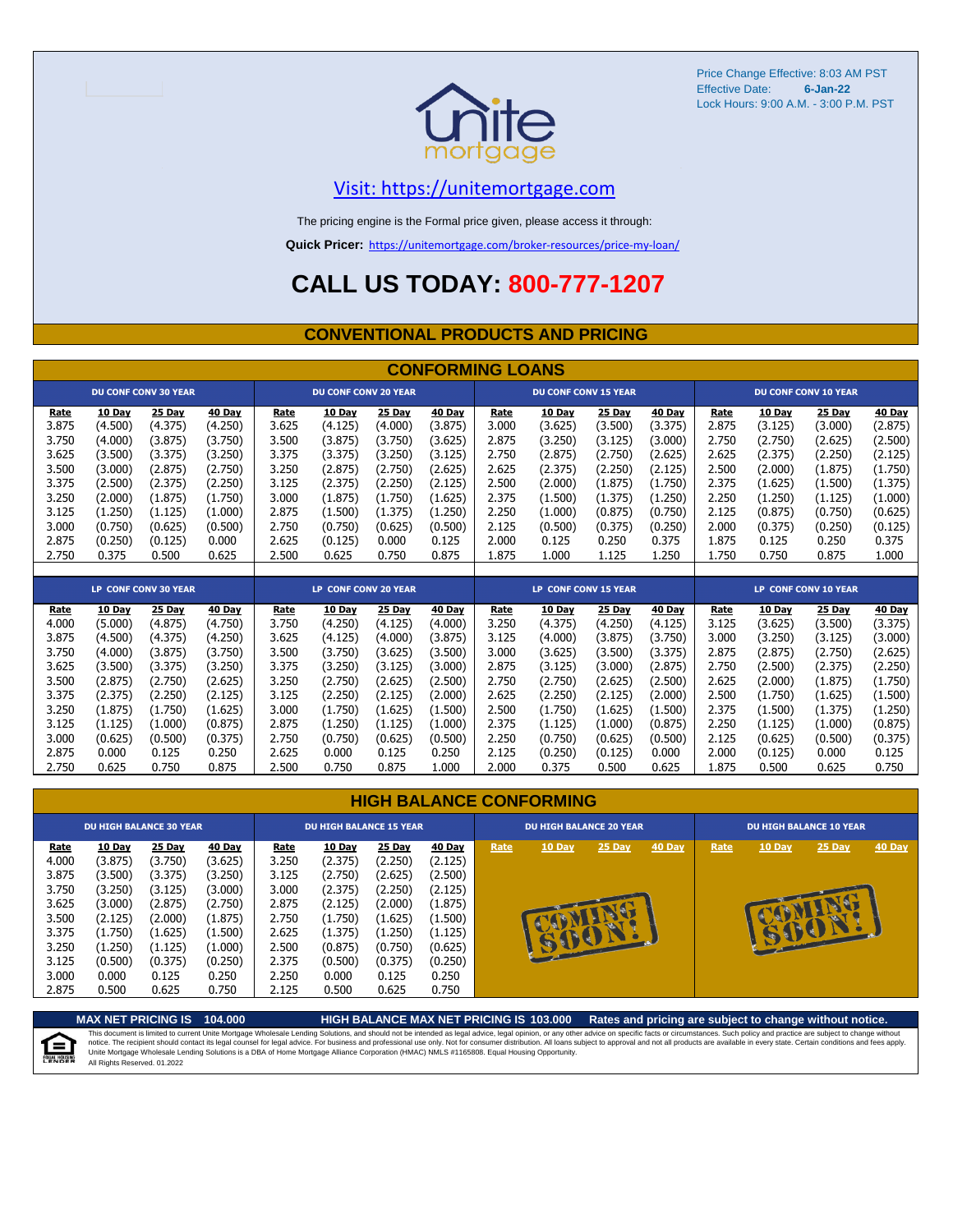

Price Change Effective: 8:03 AM PST Effective Date: **6-Jan-22** Lock Hours: 9:00 A.M. - 3:00 P.M. PST

## [V](https://unitemortgage.com/)isit: https://unitemortgage.com

The pricing engine is the Formal price given, please access it through:

**Quick Pricer:** [https://un](https://unitemortgage.com/broker-resources/price-my-loan/)itemortgage.com/broker-resources/price-my-loan/

# **CALL US TODAY: 800-777-1207**

|                             | <b>HOME AFFORDABLE PRODUCTS</b> |         |         |                                          |               |         |         |                                 |         |         |         |                                       |              |             |        |
|-----------------------------|---------------------------------|---------|---------|------------------------------------------|---------------|---------|---------|---------------------------------|---------|---------|---------|---------------------------------------|--------------|-------------|--------|
| <b>DU HOMEREADY 30 YEAR</b> |                                 |         |         | <b>DU HOMEREADY HIGH BALANCE 30 YEAR</b> |               |         |         | <b>LP HOME POSSIBLE 30 YEAR</b> |         |         |         | LP HOME POSSIBLE HIGH BALANCE 30 YEAR |              |             |        |
| <u>Rate</u>                 | 10 Day                          | 25 Day  | 40 Day  | <u>Rate</u>                              | <b>10 Day</b> | 25 Day  | 40 Day  | Rate                            | 10 Day  | 25 Day  | 40 Day  | Rate                                  | 10 Day       | 25 Day      | 40 Day |
| 3.875                       | (4.000)                         | (3.875) | (3.750) | 4.000                                    | (3.500)       | (3.375) | (3.250) | 3.875                           | (4.500) | (4.375) | (4.250) |                                       |              |             |        |
| 3.750                       | (3.625)                         | (3.500) | (3.375) | 3.875                                    | (3.000)       | (2.875) | (2.750) | 3.750                           | (4.000) | (3.875) | (3.750) |                                       |              |             |        |
| 3.625                       | (3.000)                         | (2.875) | (2.750) | 3.750                                    | (2.750)       | (2.625) | (2.500) | 3.625                           | (3.375) | (3.250) | (3.125) |                                       |              |             |        |
| 3.500                       | (2.750)                         | (2.625) | (2.500) | 3.625                                    | (2.750)       | (2.625) | (2.500) | 3.500                           | (2.875) | (2.750) | (2.625) |                                       |              | <b>ISSN</b> |        |
| 3.375                       | (2.250)                         | (2.125) | (2.000) | 3.500                                    | (2.375)       | (2.250) | (2.125) | 3.375                           | (2.250) | (2.125) | (2.000) |                                       |              |             |        |
| 3.250                       | (1.750)                         | (1.625) | (1.500) | 3.375                                    | (1.875)       | (1.750) | (1.625) | 3.250                           | (1.750) | (1.625) | (1.500) |                                       | <b>REGIS</b> | BO          |        |
| 3.125                       | (1.000)                         | (0.875) | (0.750) | 3.250                                    | (1.125)       | (1.000) | (0.875) | 3.125                           | (1.000) | (0.875) | (0.750) |                                       |              |             |        |
| 3.000                       | (0.500)                         | (0.375) | (0.250) | 3.125                                    | (0.625)       | (0.500) | (0.375) | 3.000                           | (0.500) | (0.375) | (0.250) |                                       |              |             |        |
| 2.875                       | 0.125                           | 0.250   | 0.375   | 3.000                                    | (0.125)       | 0.000   | 0.125   | 2.875                           | 0.000   | 0.125   | 0.250   |                                       |              |             |        |
| 2.750                       | 0.750                           | 0.875   | 1.000   | 2.875                                    | 0.625         | 0.750   | 0.875   | 2.750                           | 0.750   | 0.875   | L.000   |                                       |              |             |        |

| <b>HOME READY AND HOMEPOSSIBLE CAP LIMITS</b>      |      |      |      |      |       |       |       |                                                                                                  |       |  |  |  |
|----------------------------------------------------|------|------|------|------|-------|-------|-------|--------------------------------------------------------------------------------------------------|-------|--|--|--|
|                                                    |      |      |      |      |       |       |       | LTV <=60 60.01 - 65 65.01 - 70 70.01 - 75 75.01 - 80 80.01 - 85 85.01 - 90 90.01 - 95 95.01 - 97 |       |  |  |  |
| HomeReady/Home Possible FICO >=680 Adjustment Caps | .500 | .500 | .500 | .500 | 1.500 | 0.000 | 0.000 | 0.000                                                                                            | 0.000 |  |  |  |
| HomeReady/Home Possible FICO <680 Adjustment Caps  | .500 | .500 | .500 | .500 | 1.500 | .500  | .500  | .500                                                                                             | 1.500 |  |  |  |

MAX NET PRICING IS 103.000 Rates and pricing are subject to change without notice.<br>This document is limited to current Unite Mortgage Wholesale Lending Solutions, and should not be intended as legal advice, legal opinion,



All Rights Reserved. 01.2022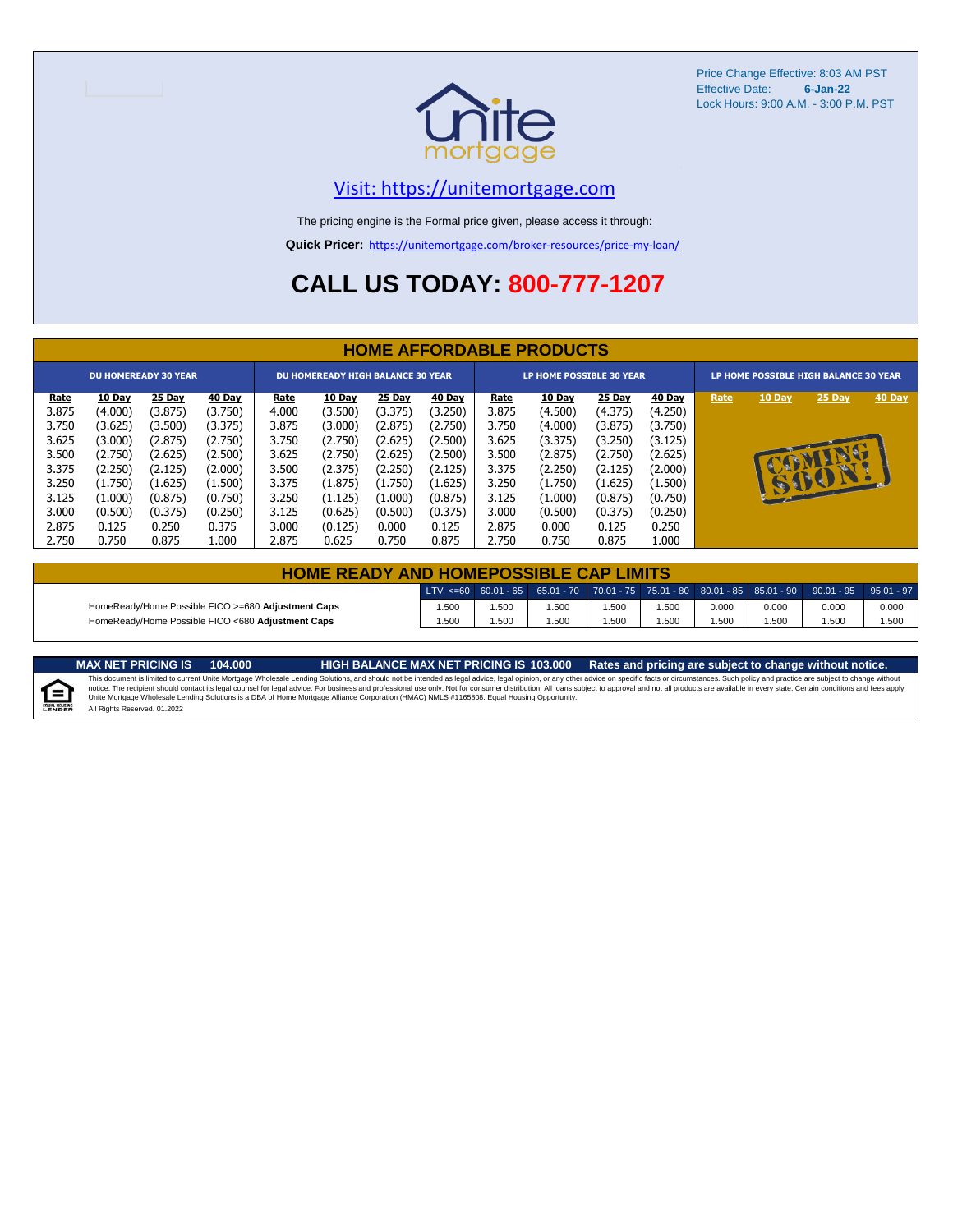

Price Change Effective: 8:03 AM PST Effective Date: **6-Jan-22** Lock Hours: 9:00 A.M. - 3:00 P.M. PST

## [V](https://unitemortgage.com/)isit: https://unitemortgage.com

The pricing engine is the Formal price given, please access it through:

**Quick Pricer:** [https://un](https://unitemortgage.com/broker-resources/price-my-loan/)itemortgage.com/broker-resources/price-my-loan/

# **CALL US TODAY: 800-777-1207**

|                                                                       | <b>CONVENTIONAL PRICING ADJUSTMENTS</b>                                                                                                                                                       |              |                         |              |              |              |                    |              |                      |              |  |  |
|-----------------------------------------------------------------------|-----------------------------------------------------------------------------------------------------------------------------------------------------------------------------------------------|--------------|-------------------------|--------------|--------------|--------------|--------------------|--------------|----------------------|--------------|--|--|
| Credit Score / LTV                                                    | Loan Terms > 15 years                                                                                                                                                                         | $LTV \le 60$ | $60.01 - 70$            | $70.01 - 75$ | $75.01 - 80$ | $80.01 - 85$ | $85.01 - 90$       | $90.01 - 95$ | $95.01 - 97$         | >97.00%      |  |  |
| $740+$                                                                |                                                                                                                                                                                               | 0.000        | 0.250                   | 0.250        | 0.500        | 0.250        | 0.250              | 0.250        | 0.750                | 0.750        |  |  |
| 720 - 739                                                             |                                                                                                                                                                                               | 0.000        | 0.250                   | 0.500        | 0.750        | 0.500        | 0.500              | 0.500        | 1.000                | 1.000        |  |  |
| 700 - 719                                                             |                                                                                                                                                                                               | 0.000        | 0.500                   | 1.000        | 1.250        | 1.000        | 1.000              | 1.000        | 1.500                | 1.500        |  |  |
| 680 - 699                                                             |                                                                                                                                                                                               | 0.000        | 0.500                   | 1.250        | 1.750        | 1.500        | 1.250              | 1.250        | 1.500                | 1.500        |  |  |
| 660 - 679                                                             |                                                                                                                                                                                               | 0.000        | 1.000                   | 2.250        | 2.750        | 2.750        | 2.250              | 2.250        | 2.250                | 2.250        |  |  |
| 640 - 659                                                             |                                                                                                                                                                                               | 0.500        | 1.250                   | 2.750        | 3.000        | 3.250        | 2.750              | 2.750        | 2.750                | 2.750        |  |  |
| 620-639                                                               |                                                                                                                                                                                               | 0.500        | 1.500                   | 3.000        | 3.000        | 3.250        | 3.250              | 3.250        | 3.500                | 3.500        |  |  |
|                                                                       | Cash Out (Ex. Student Loan Only) All Loan Terms. Cumulative with above adjust.                                                                                                                | $LTV \le 60$ | $60.01 - 70$            | $70.01 - 75$ | $75.01 - 80$ |              |                    |              |                      |              |  |  |
| $740+$                                                                |                                                                                                                                                                                               | 0.375        | 0.625                   | 0.625        | 0.875        |              |                    |              |                      |              |  |  |
| 720 - 739                                                             |                                                                                                                                                                                               | 0.375        | 1.000                   | 1.000        | 1.125        |              |                    |              |                      |              |  |  |
| 700 - 719                                                             |                                                                                                                                                                                               | 0.375        | 1.000                   | 1.000        | 1.125        |              |                    |              |                      |              |  |  |
| 680 - 699                                                             |                                                                                                                                                                                               | 0.375        | 1.125                   | 1.125        | 1.750        |              |                    |              |                      |              |  |  |
| 660 - 679                                                             |                                                                                                                                                                                               | 0.625        | 1.125                   | 1.125        | 1.875        |              |                    |              |                      |              |  |  |
| 640 - 659                                                             |                                                                                                                                                                                               | 0.625        | 1.625                   | 1.625        | 2.625        |              |                    |              |                      |              |  |  |
| 620 - 639                                                             |                                                                                                                                                                                               | 0.625        | 1.625                   | 1.625        | 3.125        |              |                    |              |                      |              |  |  |
| <b>Other Price Adjustments</b><br>All Loan Terms                      | Cumulative with above adjustments                                                                                                                                                             | $LTV \le 60$ | $60.01 - 65$            | $65.01 - 70$ | $70.01 - 75$ | $75.01 - 80$ | $80.01 - 85$       | $85.01 - 90$ | $90.01 - 95$         | $95.01 - 97$ |  |  |
| High Balance Purchase and R/T Refinance                               |                                                                                                                                                                                               | 0.250        | 0.250                   | 0.250        | 0.250        | 0.250        | 0.250              | 0.250        | 0.250                | <b>NA</b>    |  |  |
| High Balance Cash-Out Refinance                                       |                                                                                                                                                                                               | 1.000        | 1.000                   | 1.000        | 1.000        | 1.000        | <b>NA</b>          | <b>NA</b>    | <b>NA</b>            | <b>NA</b>    |  |  |
| High Balance ARMs (Adjustment Based on CLTV)                          |                                                                                                                                                                                               | 0.750        | 0.750                   | 0.750        | 0.750        | 1.500        | 1.500              | 1.500        | 1.500                | <b>NA</b>    |  |  |
| <b>ARMs</b>                                                           |                                                                                                                                                                                               | 0.000        | 0.000                   | 0.000        | 0.000        | 0.000        | 0.000              | 0.000        | 0.250                | <b>NA</b>    |  |  |
| HomeReady/Home Possible FICO >=680 Adjustment Caps                    |                                                                                                                                                                                               | 1.500        | 1.500                   | 1.500        | 1.500        | 1.500        | 0.000              | 0.000        | 0.000                | 0.000        |  |  |
| HomeReady/Home Possible FICO <680 Adjustment Caps                     |                                                                                                                                                                                               | 1.500        | 1.500                   | 1.500        | 1.500        | 1.500        | 1.500              | 1.500        | 1.500                | 1.500        |  |  |
| <b>Investment Properties</b>                                          |                                                                                                                                                                                               | 2.125        | 2.125                   | 2.125        | 2.125        | 3.375        | 4.125              | <b>NA</b>    | <b>NA</b>            | NA.          |  |  |
| Second Home                                                           |                                                                                                                                                                                               | 0.000        | 0.000                   | 0.000        | 0.000        | 0.000        | 0.000              | 0.250        | 5.000                | 5.000        |  |  |
| Manufactured home                                                     |                                                                                                                                                                                               | 0.500        | 0.500                   | 0.500        | 0.500        | 0.500        | 0.500              | 0.500        | 0.500                | 0.500        |  |  |
| 2-4 Unit Properties (3-4 unit max LTV is 75% (DU) and 80% (LP))       |                                                                                                                                                                                               | 1.000        | 1.000                   | 1.000        | 1.000        | 1.000        | 1.000              | <b>NA</b>    | <b>NA</b>            | NA.          |  |  |
| Condos - Loan Terms > 15Y (does not apply to Detached building types) |                                                                                                                                                                                               | 0.000        | 0.000                   | 0.000        | 0.000        | 0.750        | 0.750              | 0.750        | 0.750                | 0.750        |  |  |
|                                                                       | Escrow Waiver (LTV >80% not available in NM, LTV >90% does not apply to HB Nationwide)                                                                                                        | 0.000        | 0.000                   | 0.000        | 0.000        | 0.000        | 0.000              | 0.000        | 0.000                | <b>NA</b>    |  |  |
| UW Waiver Fee (ALL LTV) - based on loan size                          |                                                                                                                                                                                               |              |                         |              |              |              |                    |              |                      |              |  |  |
|                                                                       |                                                                                                                                                                                               |              |                         |              |              |              |                    |              |                      |              |  |  |
|                                                                       | <b>ALL SUBORDINATE FINANCING</b>                                                                                                                                                              |              |                         |              | $.375\%$     |              |                    |              |                      |              |  |  |
| <b>LTV Range</b>                                                      | <b>CLTV Range</b>                                                                                                                                                                             |              | Credit Score < 720      |              |              |              | Credit Score > 720 |              |                      |              |  |  |
| ≤ 65.00%                                                              | $80.01\% - 95.00\%$                                                                                                                                                                           |              | 0.500                   |              |              |              | 0.250              |              |                      |              |  |  |
| 65.01% - 75.00%                                                       | $80.01\% - 95.00\%$                                                                                                                                                                           |              | 0.750                   |              |              |              | 0.500              |              |                      |              |  |  |
| 75.01% - 95.00%                                                       | $90.01\% - 95.00\%$                                                                                                                                                                           |              | 1.000                   |              |              |              | 0.750              |              |                      |              |  |  |
| 75.01% - 90.00%                                                       | 76.01% - 90.00%                                                                                                                                                                               |              | 1.000                   |              |              |              | 0.750              |              |                      |              |  |  |
| $$95.00\%$                                                            | 95.01% - 97.00%                                                                                                                                                                               |              | 1.500                   |              |              |              | 1.500              |              |                      |              |  |  |
|                                                                       |                                                                                                                                                                                               |              |                         |              |              |              |                    |              |                      |              |  |  |
|                                                                       | <b>LOCK EXTENSIONS - RELOCKS - OTHER CHANGES</b>                                                                                                                                              |              |                         |              |              |              |                    |              |                      |              |  |  |
|                                                                       |                                                                                                                                                                                               |              | <b>Lock Extensions:</b> |              |              |              |                    |              |                      |              |  |  |
| 1-4 days                                                              | .03/day                                                                                                                                                                                       |              |                         |              |              |              |                    |              |                      |              |  |  |
| 5 days                                                                | 0.125                                                                                                                                                                                         |              |                         |              |              |              |                    |              | 10 Day Lock Expires: | 01/16/22     |  |  |
| 7 days                                                                | 0.187                                                                                                                                                                                         |              |                         |              |              |              |                    |              | 25 Day Lock Expires: | 01/31/22     |  |  |
| 10 days                                                               | 0.250                                                                                                                                                                                         |              |                         |              |              |              |                    |              | 40 Day Lock Expires: | 02/15/22     |  |  |
| 15 days                                                               | 0.375                                                                                                                                                                                         |              |                         |              |              |              |                    |              |                      |              |  |  |
| <b>Relocks:</b>                                                       | <b>Other Changes:</b>                                                                                                                                                                         |              |                         |              |              |              |                    |              |                      |              |  |  |
| Worse Case pricing plus additional .250 hit                           | Loan Program                                                                                                                                                                                  |              |                         |              |              |              |                    |              |                      |              |  |  |
|                                                                       | Worse Case if moving into different delivery type<br>Rate Change<br>Not subject to worse case pricing<br>Locks expiring on a non business day are<br>good through the following business day. |              |                         |              |              |              |                    |              |                      |              |  |  |

|                            |                              |         |                                                                                                                                                                                                                                                                                                                                                                                                                                                                                                                                                                                                                | APOR: | $15/20$ YR.: | 2.500% 1 YR CMT:   | 0.120% |
|----------------------------|------------------------------|---------|----------------------------------------------------------------------------------------------------------------------------------------------------------------------------------------------------------------------------------------------------------------------------------------------------------------------------------------------------------------------------------------------------------------------------------------------------------------------------------------------------------------------------------------------------------------------------------------------------------------|-------|--------------|--------------------|--------|
|                            | <b>MAX NET PRICING IS</b>    | 104.000 | Rates and prices are subject to change without notice.                                                                                                                                                                                                                                                                                                                                                                                                                                                                                                                                                         |       | $25/30$ YR.: | 2.960% 1 YR Libor: | 0.360% |
| ſ≘<br><b>EQUAL HOUSING</b> | All Rights Reserved, 01.2022 |         | This document is limited to current Unite Mortgage Wholesale Lending Solutions, and should not be intended as legal advice, legal opinion, or any other advice on specific facts or circumstances. Such policy and practice ar<br>notice. The recipient should contact its legal counsel for legal advice. For business and professional use only. Not for consumer distribution. All loans subject to approval and not all products are available in every stat<br>Unite Mortgage Wholesale Lending Solutions is a DBA of Home Mortgage Alliance Corporation (HMAC) NMLS #1165808. Equal Housing Opportunity. |       |              |                    |        |